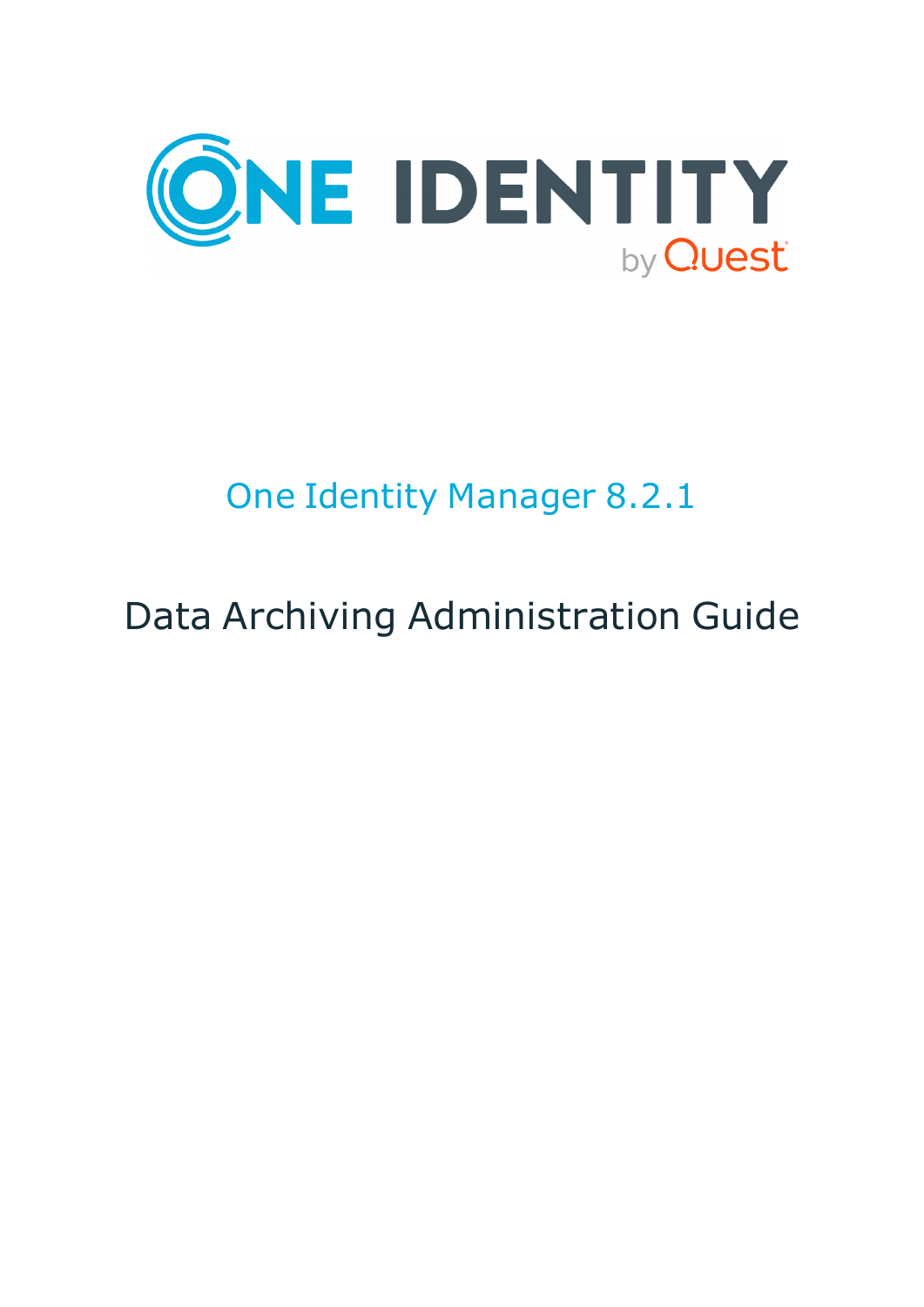#### **Copyright 2022 One Identity LLC.**

#### **ALL RIGHTS RESERVED.**

This guide contains proprietary information protected by copyright. The software described in this guide is furnished under a software license or nondisclosure agreement. This software may be used or copied only in accordance with the terms of the applicable agreement. No part of this guide may be reproduced or transmitted in any form or by any means, electronic or mechanical, including photocopying and recording for any purpose other than the purchaser's personal use without the written permission of One Identity LLC .

The information in this document is provided in connection with One Identity products. No license, express or implied, by estoppel or otherwise, to any intellectual property right is granted by this document or in connection with the sale of One Identity LLC products. EXCEPT AS SET FORTH IN THE TERMS AND CONDITIONS AS SPECIFIED IN THE LICENSE AGREEMENT FOR THIS PRODUCT, ONE IDENTITY ASSUMES NO LIABILITY WHATSOEVER AND DISCLAIMS ANY EXPRESS, IMPLIED OR STATUTORY WARRANTY RELATING TO ITS PRODUCTS INCLUDING, BUT NOT LIMITED TO, THE IMPLIED WARRANTY OF MERCHANTABILITY, FITNESS FOR A PARTICULAR PURPOSE, OR NON-INFRINGEMENT. IN NO EVENT SHALL ONE IDENTITY BE LIABLE FOR ANY DIRECT, INDIRECT, CONSEQUENTIAL, PUNITIVE, SPECIAL OR INCIDENTAL DAMAGES (INCLUDING, WITHOUT LIMITATION, DAMAGES FOR LOSS OF PROFITS, BUSINESS INTERRUPTION OR LOSS OF INFORMATION) ARISING OUT OF THE USE OR INABILITY TO USE THIS DOCUMENT, EVEN IF ONE IDENTITY HAS BEEN ADVISED OF THE POSSIBILITY OF SUCH DAMAGES. One Identity makes no representations or warranties with respect to the accuracy or completeness of the contents of this document and reserves the right to make changes to specifications and product descriptions at any time without notice. One Identity does not make any commitment to update the information contained in this document.

If you have any questions regarding your potential use of this material, contact:

One Identity LLC. Attn: LEGAL Dept 4 Polaris Way Aliso Viejo, CA 92656

Refer to our Web site ([http://www.OneIdentity.com](http://www.oneidentity.com/)) for regional and international office information.

#### **Patents**

One Identity is proud of our advanced technology. Patents and pending patents may apply to this product. For the most current information about applicable patents for this product, please visit our website at [http://www.OneIdentity.com/legal/patents.aspx](http://www.oneidentity.com/legal/patents.aspx).

#### **Trademarks**

One Identity and the One Identity logo are trademarks and registered trademarks of One Identity LLC. in the U.S.A. and other countries. For a complete list of One Identity trademarks, please visit our website at [www.OneIdentity.com/legal](http://www.oneidentity.com/legal). All other trademarks are the property of their respective owners.

#### **Legend**

**WARNING: A WARNING icon highlights a potential risk of bodily injury or property damage, for which industry-standard safety precautions are advised. This icon is often associated with electrical hazards related to hardware.**

**CAUTION: A CAUTION icon indicates potential damage to hardware or loss of data if** A **instructions are not followed.**

One Identity Manager Data Archiving Administration Guide Updated - 27 April 2022, 02:38 Version - 8.2.1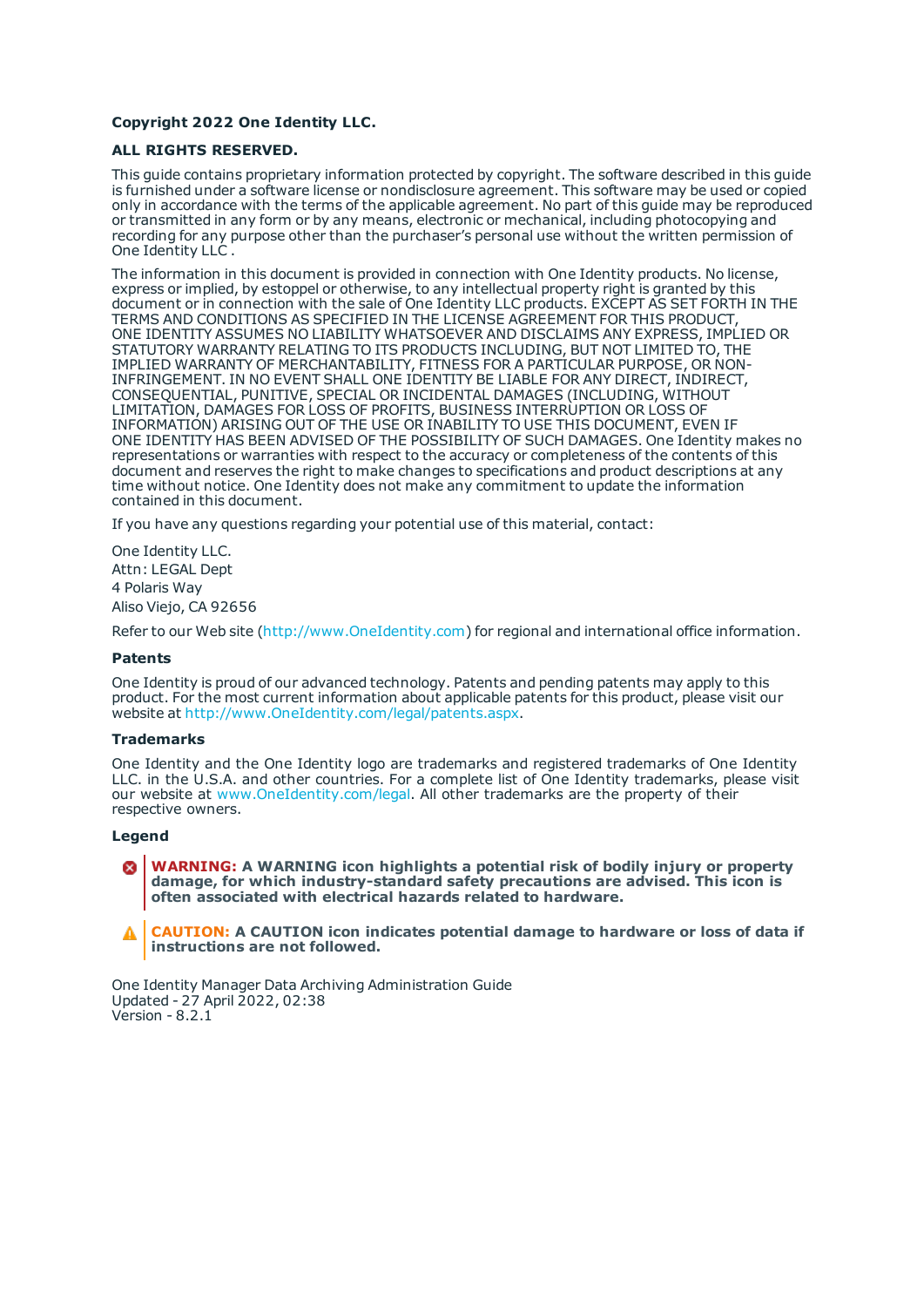## **Contents**

| Implementing a One Identity Manager History Database  5                           |  |
|-----------------------------------------------------------------------------------|--|
| Permissions for the One Identity Manager History Database on a SQL Server  6      |  |
| One Identity Manager History Database permissions in a managed instance Azure SQL |  |
|                                                                                   |  |
|                                                                                   |  |
|                                                                                   |  |
| Setting up a One Identity Manager Service for the One Identity Manager History    |  |
| Setting up an administrative workstation for accessing the One Identity Manager   |  |
|                                                                                   |  |
|                                                                                   |  |
|                                                                                   |  |
| Declaring the source databases in the One Identity Manager History                |  |
|                                                                                   |  |
|                                                                                   |  |
| Selecting an archiving procedure in the One Identity Manager database 29          |  |
|                                                                                   |  |
|                                                                                   |  |
| Deleting log entries in the One Identity Manager database without archiving 33    |  |
|                                                                                   |  |
|                                                                                   |  |
|                                                                                   |  |
|                                                                                   |  |
|                                                                                   |  |

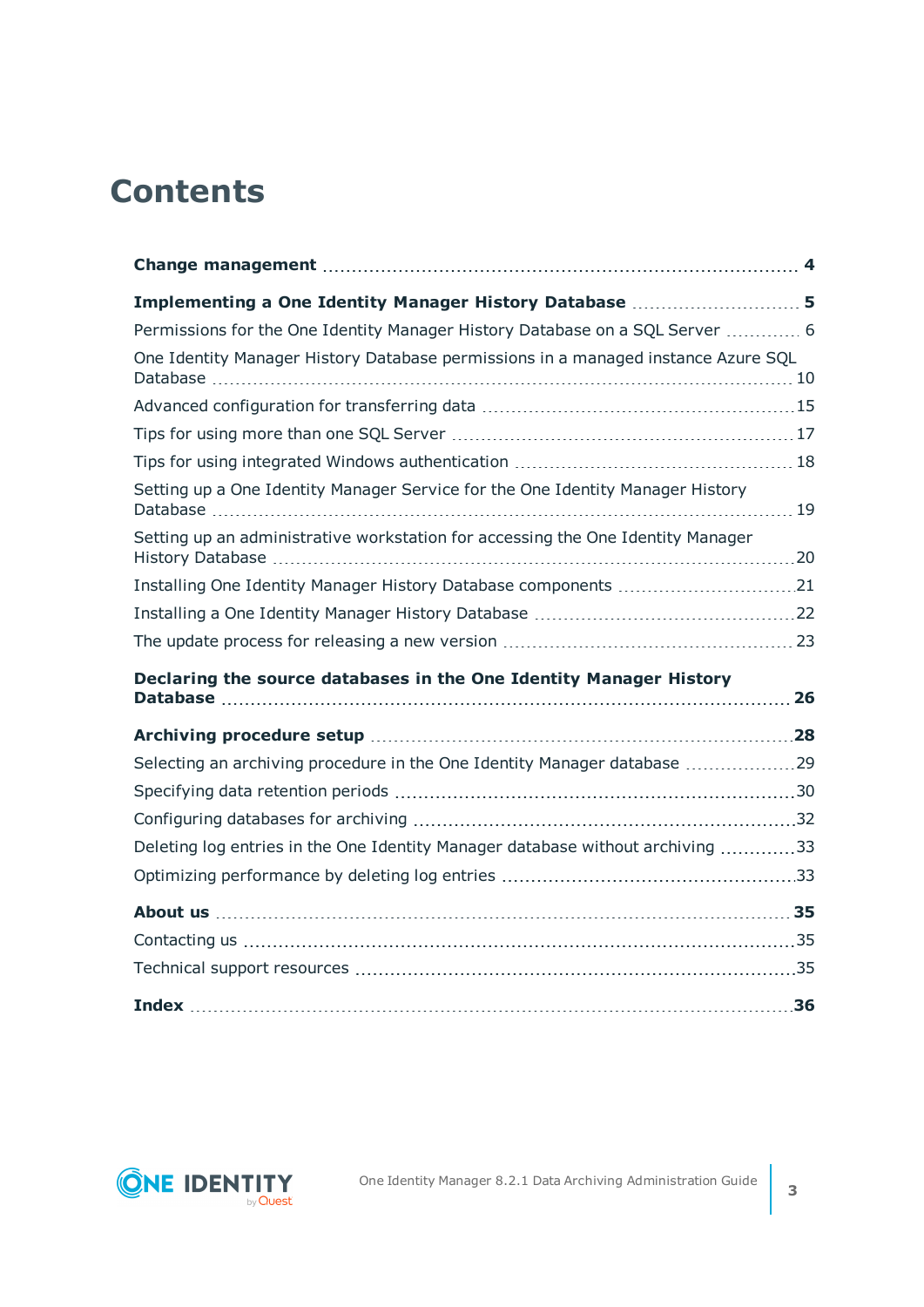### **Change management**

<span id="page-3-0"></span>Initially, all changes made to data in One Identity Manager are saved in the One Identity Manager database. One Identity Manager historical data is transferred at regular intervals into a One Identity Manager History Database. Therefore, the One Identity Manager History Database provides an archive of change information. Statistical analyzes are carried out in the One Identity Manager History Database that simplify how trends and flows are presented. Historical data is evaluated using the TimeTrace function or using reports.

The following steps are required for setting up a working environment for the One Identity Manager History Database:

- Setting up an Administrative Workstation
- Creating and migrating the One Identity Manager History Database
- Installing and configuring the One Identity Manager Service for the One Identity Manager History Database
- Declaring the source database
- Archiving procedure setup

#### **Detailed information about this topic**

- [Implementing](#page-4-0) a One Identity Manager History Database on page 5
- Declaring the source [databases](#page-25-0) in the One Identity Manager History Database on [page](#page-25-0) 26
- Archiving [procedure](#page-27-0) setup on page 28

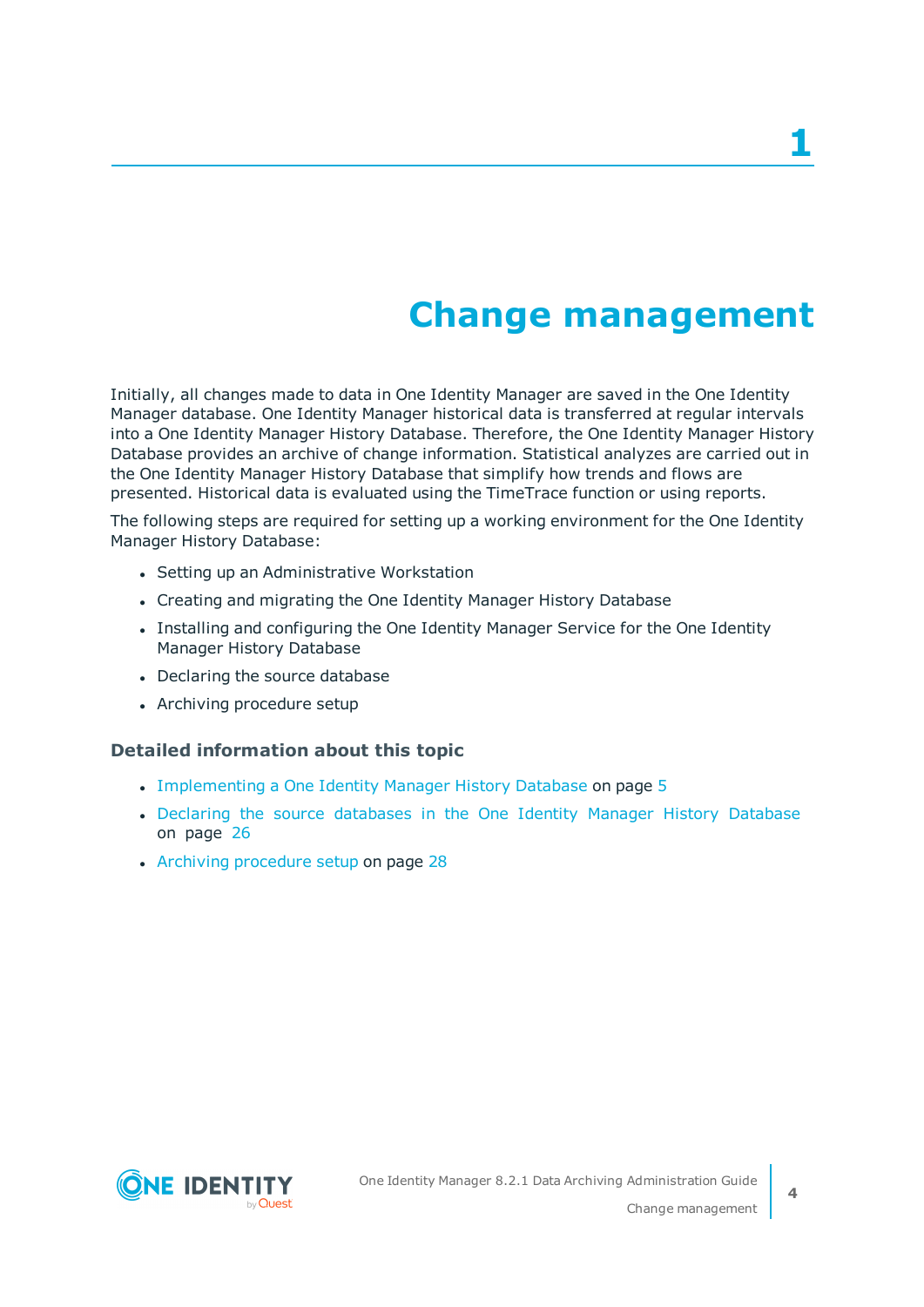## <span id="page-4-0"></span>**Implementing a One Identity Manager History Database**

All entries logged in One Identity Manager are initially saved in the One Identity Manager database. You must ensure that log entries are regularly removed from the One Identity Manager database and archived in a One Identity Manager History Database.

Logged data may be subject to further regulations such as statutory retention periods. It is recommended to operate One Identity Manager History Databases that correspond to the report periods. After a specified reporting period has expired, you can set up a new One Identity Manager History Database.

Depending on the volume of the One Identity Manager database data and the frequency at which it is changed, it might be necessary to create further One Identity Manager History Databases at certain intervals (such as yearly, quarterly, or monthly). The proportion of historical data to total volume of a One Identity Manager database should not exceed 25 percent. Otherwise, performance problems may arise.

### **Detailed information about this topic**

- [Permissions](#page-5-0) for the One Identity Manager History Database on a SQL Server on [page](#page-5-0) 6
- One Identity Manager History Database [permissions](#page-9-0) in a managed instance Azure SQL [Database](#page-9-0) on page 10
- Advanced [configuration](#page-14-0) for transferring data on page 15
- Tips for using more than one SQL [Server](#page-16-0) on page 17
- Tips for using integrated Windows [authentication](#page-17-0) on page 18
- Setting up a One Identity [Manager](#page-18-0) Service for the One Identity Manager History [Database](#page-18-0) on page 19
- Setting up an [administrative](#page-19-0) workstation for accessing the One Identity Manager History [Database](#page-19-0) on page 20
- [Installing](#page-21-0) a One Identity Manager History Database on page 22
- The update process for [releasing](#page-22-0) a new version on page 23

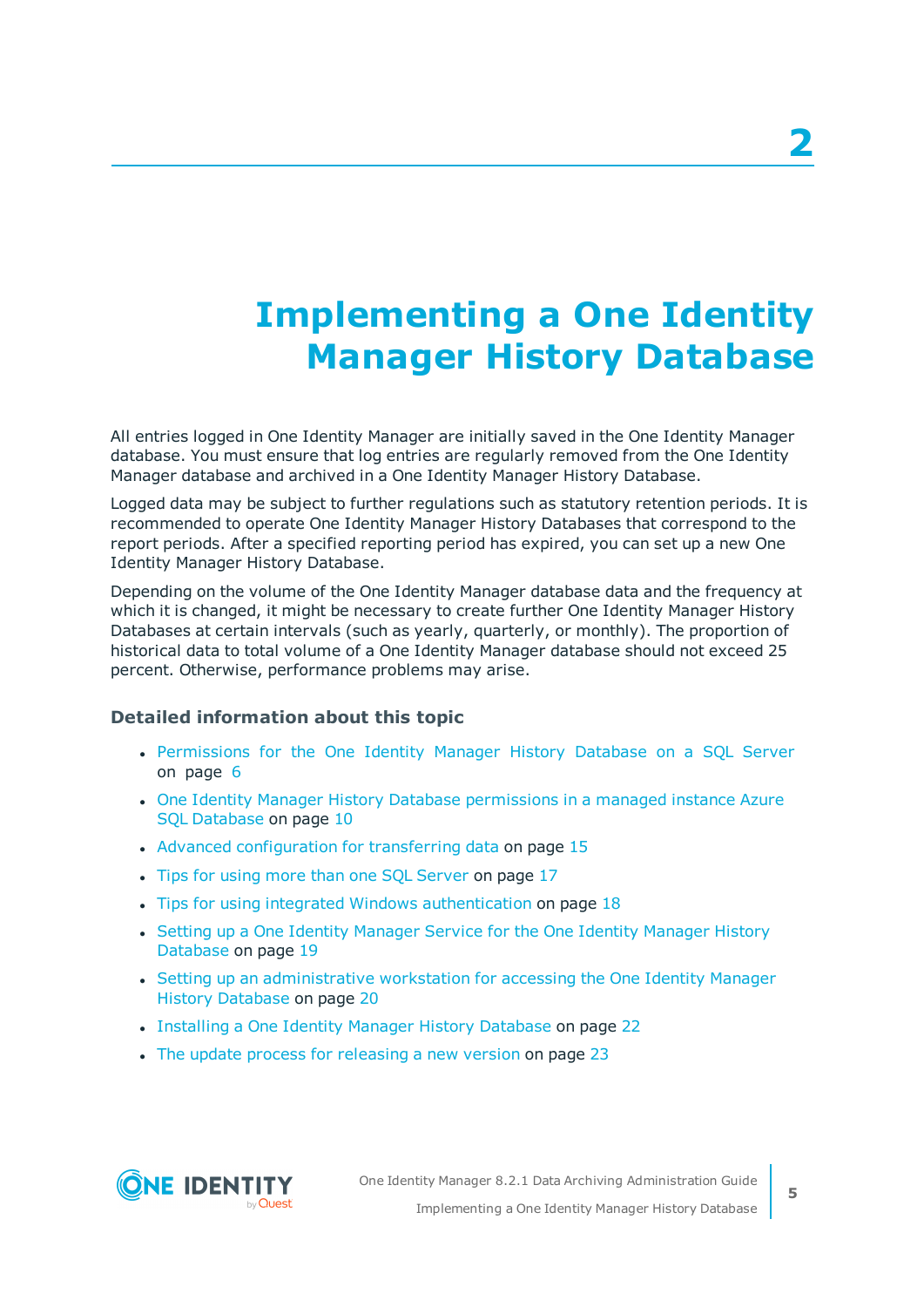### <span id="page-5-0"></span>**Permissions for the One Identity Manager History Database on a SQL Server**

The following users are identified for using a One Identity Manager History Database on a SQL Server with the granular permissions concept. User permissions at server and database level are matched to their tasks.

NOTE: If you want to switch to granular permissions when you update from 8.1.x at a later date, contact support. To access the Support Portal, go to [https://sup](https://support.oneidentity.com/identity-manager/)[port.oneidentity.com/identity-manager/](https://support.oneidentity.com/identity-manager/).

• Installation user

The installation user is needed for the initial installation of a One Identity Manager History Database using the Configuration Wizard.

NOTE: If you want to change to the granular permissions concept when you upgrade from version 8.0.x to 8.2.1, you will also require an installation user.

• Administrative user

The administrative user is used by components of One Identity Manager that require authorizations at server level and database level, for example, the Configuration Wizard, the DBQueue Processor, or the One Identity Manager Service.

• Configuration user

The configuration user can run configuration tasks within One Identity Manager, For example, working with the Designer. Configuration users need permissions at the server and database levels.

**.** End users

End users are only assigned permissions at database level in order, for example, to complete tasks with the HistoryDB Manager.

For more information about minimum access levels for One Identity Manager tools, see the *One Identity Manager Authorization and Authentication Guide*.

### **Permissions for installation users**

A SQL Server login and a database user with the following permissions must be provided for the installation user.

SQL Server:

**Member of dbcreator** server role

The server role is only required if the database is created using the Configuration Wizard.

**.** Member of the **sysadmin** server role

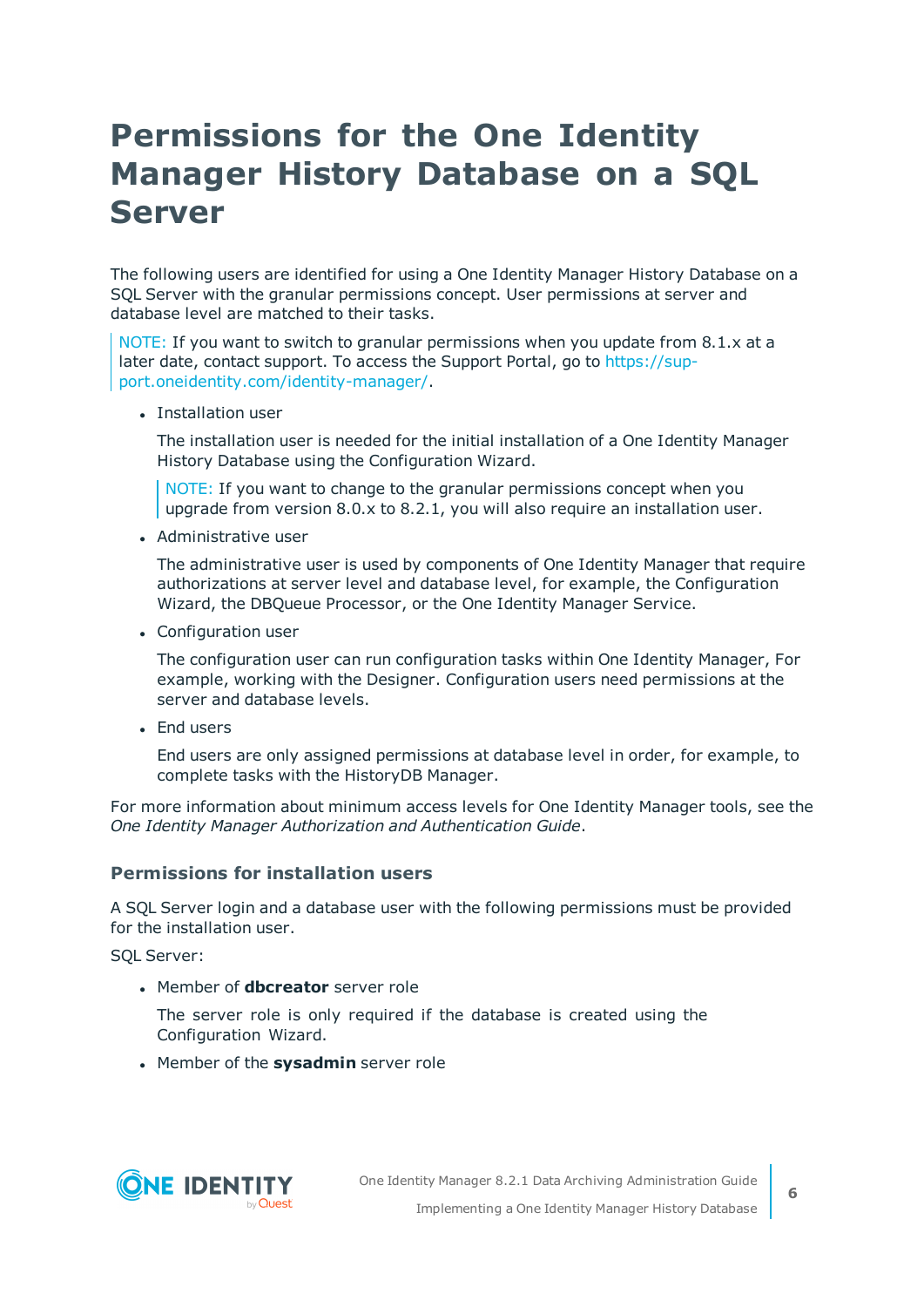This server role is only required if the database is created by the Configuration Wizard and the directories for the file must be selected in the file browser. If the files are stored in the default database server directories, permissions are not necessary.

**.** Member of **securityadmin** server role

This server role is required to create SQL Server logins.

<sup>l</sup> **view server state** permissions with the **with grant option** option and **alter any connection** permissions with the **with grant option** option.

The permissions are required to check connections and close these if necessary.

<sup>l</sup> **alter any server role** permissions

The permissions are required to create the server role for the administrative user.

msdb database:

<sup>l</sup> **Select** permissions with the **with grant option** option for the dbo.sysjobs, sysjobstepsdbo.sysjobschedules, dbo.sysjobactivity, dbo.sysschedules, and dbo.sysjobhistory tables

The permissions are required to run and monitor database schedules.

<sup>l</sup> **alter any user** permissions

The permissions are required to create the necessary database users for the administrative user.

#### <sup>l</sup> **alter any role** permissions

This permission is required to create the necessary database role for the administrative user.

master database:

<sup>l</sup> **alter any user** permissions

The permissions are required to create the necessary database users for the administrative user.

<sup>l</sup> **alter any role** permissions

This permission is required to create the necessary database role for the administrative user.

**. Run** permissions with the **with grant option** option for the xp readerrorlog procedure

The permissions are required to find out information about the database server's system status.

**.** Member of the **SQLAgentUserRole** database role

This database role is required for managing database schedules during an update from version 8.0.x to version 8.2.1.

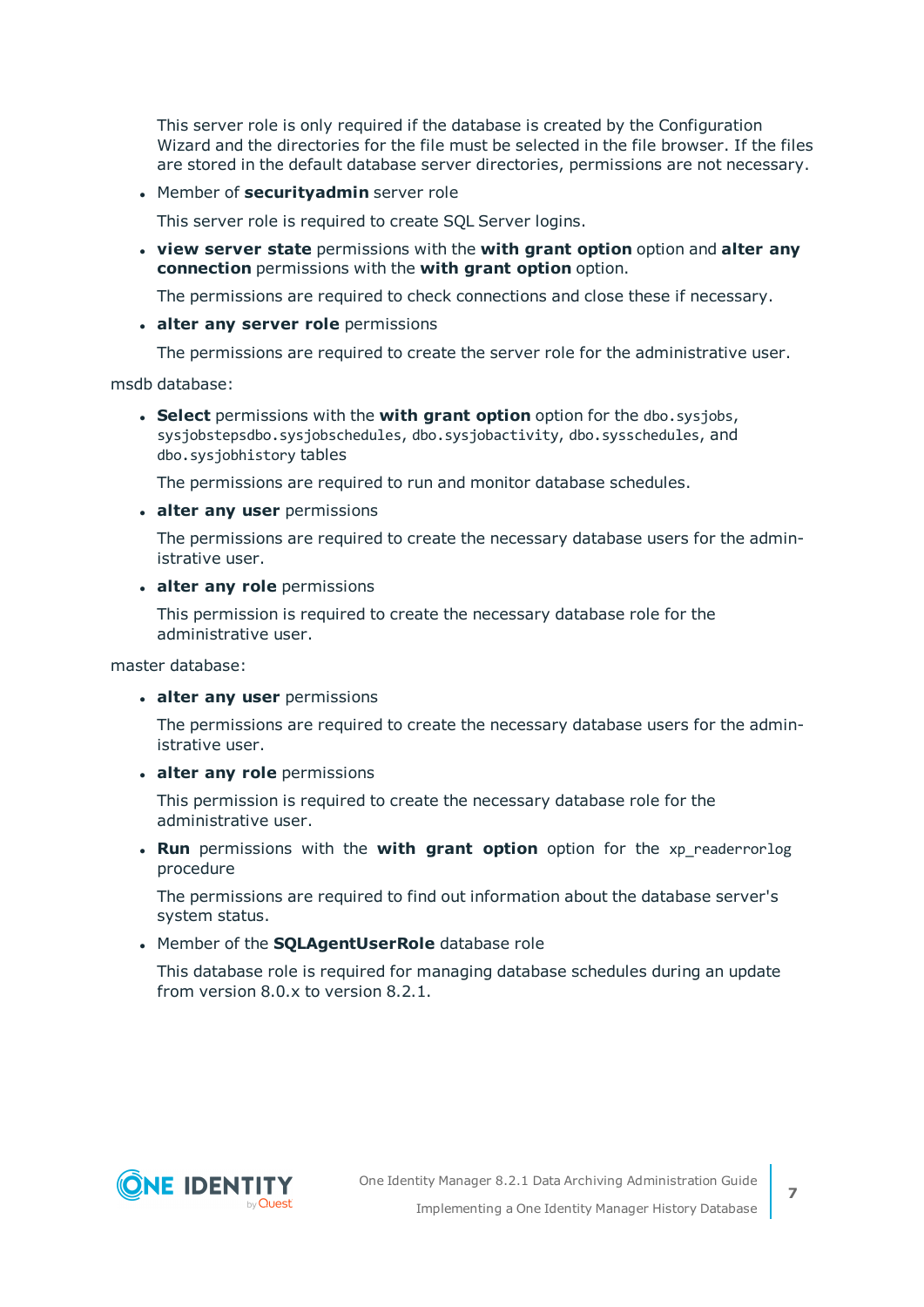One Identity Manager History Database:

**.** Member of the **db\_owner** database role

This database role is only required if you wish to use an existing database or a schema update is performed when installing the schema with the Configuration Wizard.

### **Permissions for administrative users**

During the installation of a One Identity Manager History Database using the Configuration Wizard, the following principal elements and permissions are created for the administrative user:

SQL Server:

- **. OneIMAdminRole <DatabaseName>** server role
	- <sup>l</sup> **alter any server role** permissions

The permissions are required to create the server role for the configuration user.

<sup>l</sup> **view any definition** permissions

The permissions are required to link the SQL Server logins for the configuration user and the end user with the corresponding database users.

- **· <DatabaseName>\_Admin** SQL server login
	- <sup>l</sup> Member of the **OneIMAdminRole\_<DatabaseName>** server role
	- <sup>l</sup> **view server state** permissions with the **with grant option** option and **alter any connection** permissions with the **with grant option** option.

The permissions are required to check connections and close these if necessary.

msdb database:

- **· OneIMRole\_<DatabaseName>** database role
	- **.** Member of the **SQLAgentUserRole** database role

The database role is required to run database schedules.

**. Select** permissions for the dbo.sysjobs, dbo.sysjobschedules, dbo.sysjobactivity, dbo.sysschedules and dbo.sysjobhistory tables

The permissions are required to run and monitor database schedules.

- **. OneIM\_<DatabaseName>** database user
	- **.** Member of the **OneIMRole <DatabaseName>** database role
	- <sup>l</sup> The database user is assigned to the **<DatabaseName>\_Admin** SQL server login.

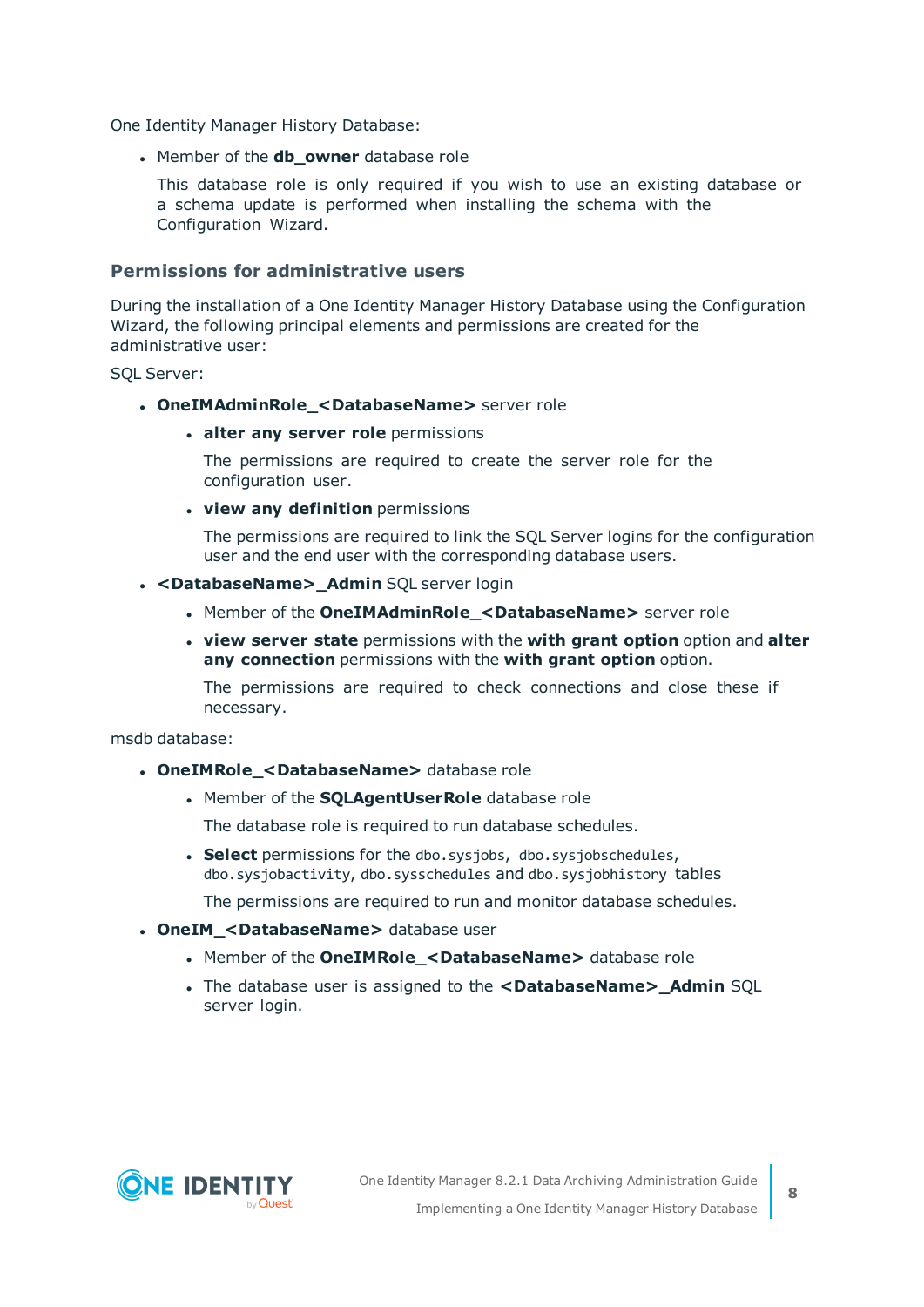master database:

- **· OneIMRole\_<DatabaseName>** database role
	- **. Run** permissions for the xp\_readerrorlog procedure
		- The permissions are required to find out information about the database server's system status.
- <sup>l</sup> **OneIM\_<DatabaseName>** database user
	- <sup>l</sup> Member of the **OneIMRole\_<DatabaseName>** database role
	- <sup>l</sup> The database user is assigned to the **<DatabaseName>\_Admin** SQL server login.

One Identity Manager History Database:

- **Admin** database user
	- **.** Member in **db** owner database role

The database role is required to update a database with the Configuration Wizard.

<sup>l</sup> The database user is assigned to the **<DatabaseName>\_Admin** SQL server login.

### **Permissions for configuration users**

During the installation of a One Identity Manager History Database using the Configuration Wizard, the following principal elements and permissions are created for configuration users:

SQL Server:

- <sup>l</sup> **OneIMConfigRole\_<DatabaseName>** server role
	- <sup>l</sup> **view server state** and **alter any connection** permissions

The permissions are required to check connections and close these if necessary.

- **.** <DatabaseName>\_Config SQL login
	- <sup>l</sup> Member of the **OneIMConfigRole\_<DatabaseName>** server role

One Identity Manager History Database:

- **· OneIMConfigRoleDB** database role
	- <sup>l</sup> **Create Procedure**, **Delete**, **Select**, **Create table**, **Update**, **Checkpoint**, **Create View**, **Insert**, **Run**, and **Create function** permissions for the database
- **. Config** database user
	- **.** Member of the **OneIMConfigRoleDB** database role
	- <sup>l</sup> The database user is connected with the **<DatabaseName>\_Config** SQL Server login.

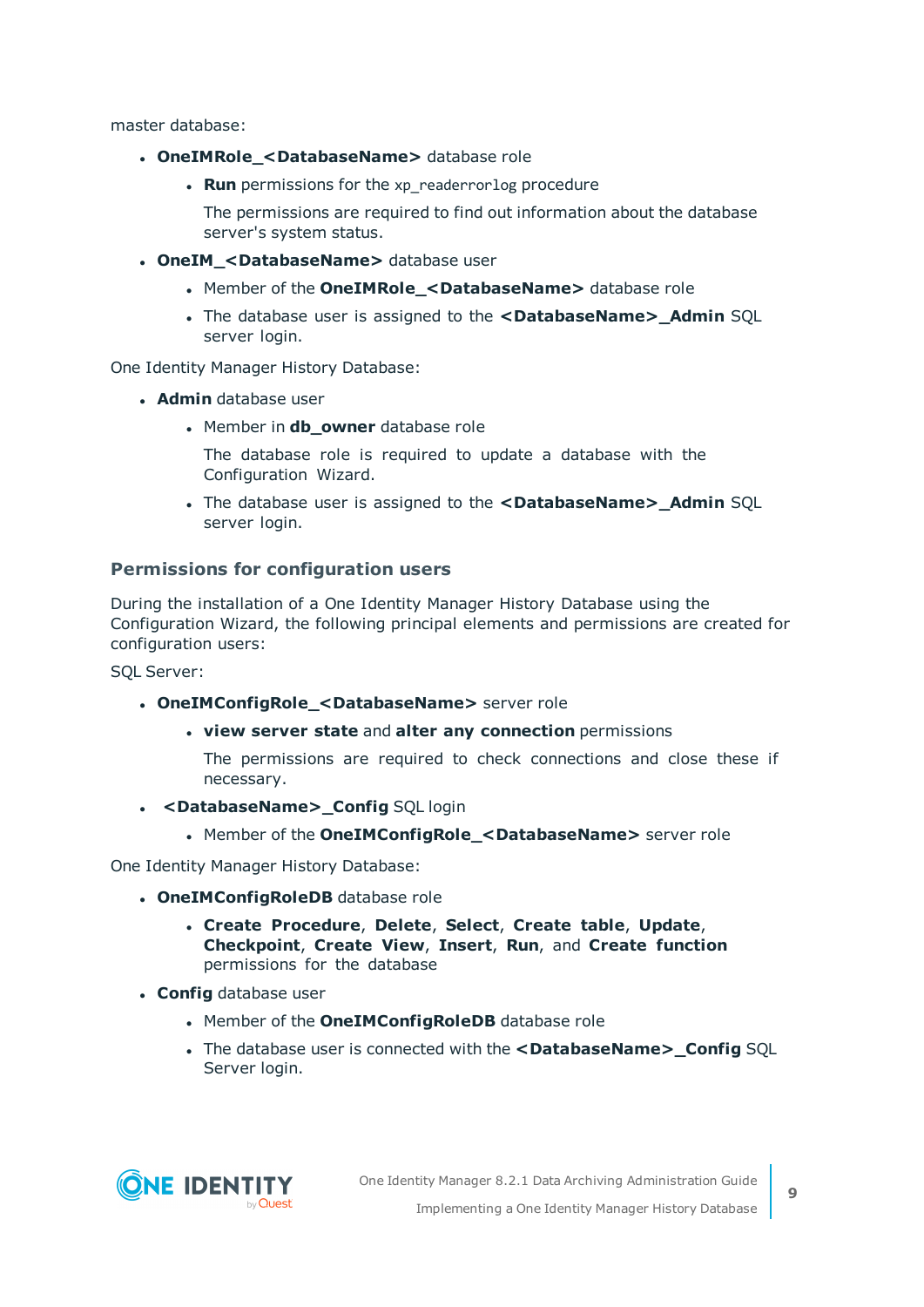### **Permissions for end users**

The following principals are created with the permissions for end users during the installation of the One Identity Manager History Database with the Configuration Wizard:

SQL Server:

<sup>l</sup> **<DatabaseName>\_User** SQL login

One Identity Manager History Database:

- **· OneIMUserRoleDB** database role
	- <sup>l</sup> **Insert**, **Update**, **Select**, and **Delete** permissions for selected tables in the database
	- **. View Definition** permissions for the database
	- <sup>l</sup> **Run** and **References** permissions for individual functions, procedures, and types
- **.** User database user
	- **.** Member of the **OneIMUserRoleDB** database role
	- <sup>l</sup> The database user is connected with the **<DatabaseName>\_User** SQL Server login.

### **Tips for using integrated Windows authentication**

Integrated Windows authentication can be used without restriction for the One Identity Manager Service and the web applications. Integrated Windows authentication can be used for FAT clients. Use of Windows groups for logging in is supported. To ensure functionality it is strongly recommended you use SQL Server login.

### *To implement Windows authentication*

- Set up a SQL Server login for the user account on the database server.
- **.** Enter **dbo** as the default schema.
- Assign the required permissions SQL server login.

### <span id="page-9-0"></span>**One Identity Manager History Database permissions in a managed instance Azure SQL Database**

The following users are identified for using a One Identity Manager History Database in a managed instance in the Azure SQL Database with the granular permissions concept. User permissions at server and database level are matched to their tasks.

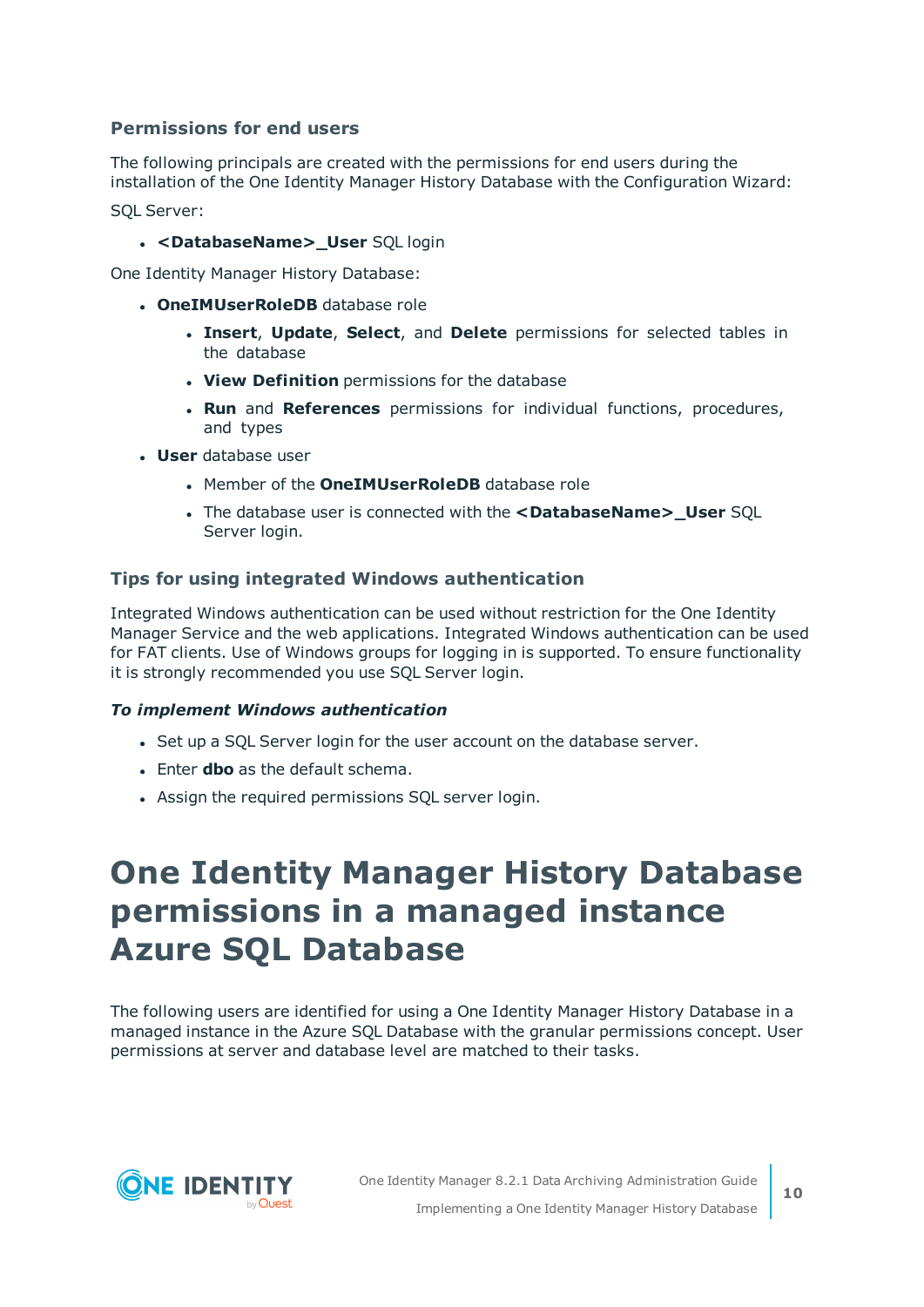• Installation user

The installation user is needed for the initial installation of a One Identity Manager History Database using the Configuration Wizard.

• Administrative user

The administrative user is used by components of One Identity Manager that require authorizations at server level and database level, for example, the Configuration Wizard, the DBQueue Processor, or the One Identity Manager Service.

• Configuration user

The configuration user can run configuration tasks within One Identity Manager, For example, working with the Designer. Configuration users need permissions at the server and database levels.

• End users

End users are only assigned permissions at database level in order, for example, to complete tasks with the HistoryDB Manager.

For more information about minimum access levels for One Identity Manager tools, see the *One Identity Manager Authorization and Authentication Guide*.

### **Permissions for installation users**

A SQL Server login and a database user with the following permissions must be provided for the installation user.

SQL Server:

**.** Member of **dbcreator** server role

The server role is only required if the database is created using the Configuration Wizard.

**.** Member of **securityadmin** server role

This server role is required to create SQL Server logins.

<sup>l</sup> **view server state** permissions with the **with grant option** option and **alter any connection** permissions with the **with grant option** option.

The permissions are required to check connections and close these if necessary.

<sup>l</sup> **alter any server role** permissions

The permissions are required to create the server role for the administrative user.

msdb database:

<sup>l</sup> **Select** permissions with the **with grant option** option for the dbo.sysjobs, sysjobsteps, dbo.sysjobschedules, dbo.sysjobactivity, dbo.sysschedules, and dbo.sysjobhistory tables

The permissions are required to run and monitor database schedules.

<sup>l</sup> **alter any user** permissions

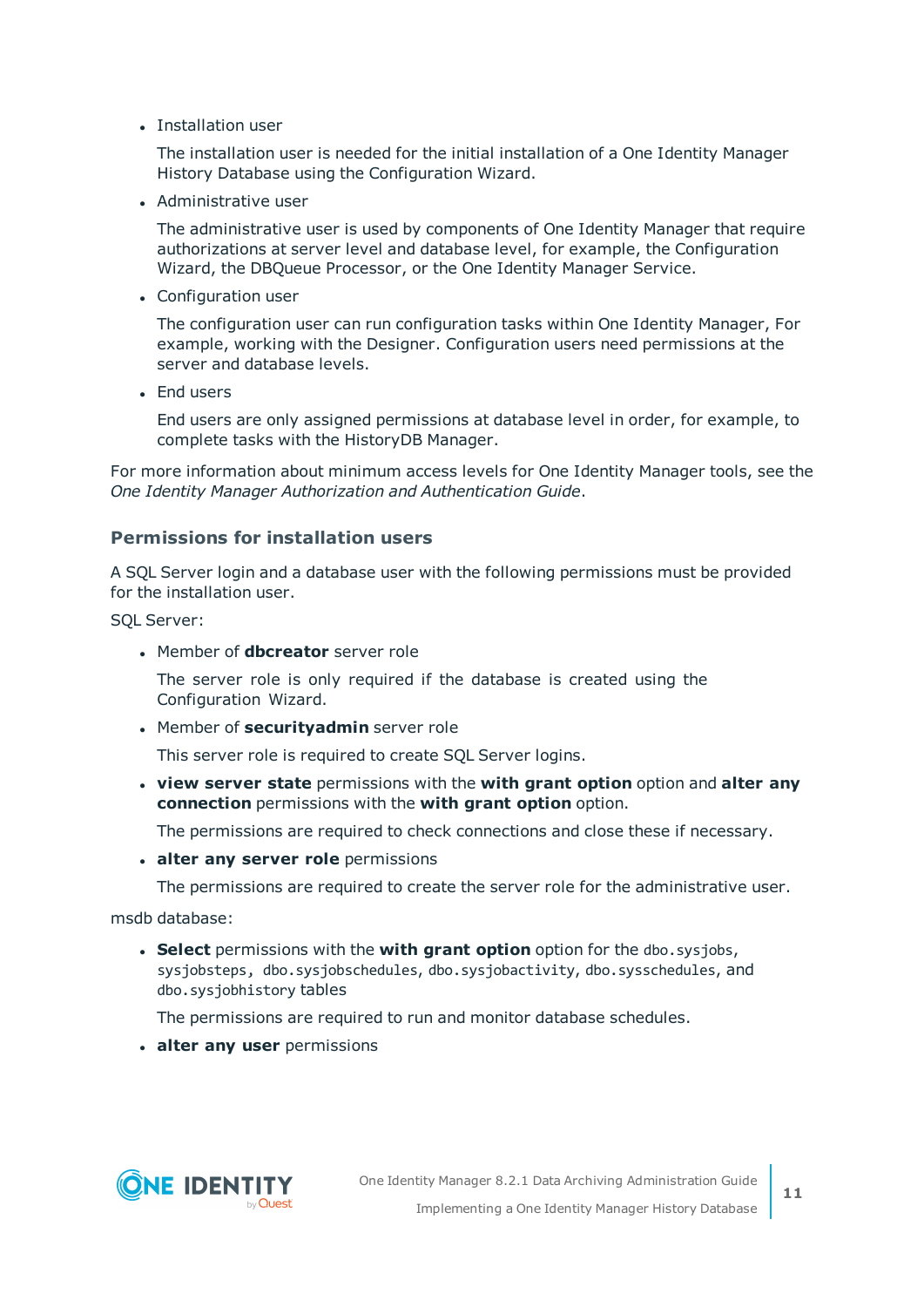The permissions are required to create the necessary database users for the administrative user.

<sup>l</sup> **alter any role** permissions

This permission is required to create the necessary database role for the administrative user.

master database:

<sup>l</sup> **alter any user** permissions

The permissions are required to create the necessary database users for the administrative user.

<sup>l</sup> **alter any role** permissions

This permission is required to create the necessary database role for the administrative user.

**. Run** permissions with the **with grant option** option for the xp readerrorlog procedure

The permissions are required to find out information about the database server's system status.

<sup>l</sup> **Run** permissions with the **with grant option** option for the xp\_sqlagent\_is\_ starting, xp\_sqlagent\_notify, and xp\_sqlagent\_enum\_jobs procedures

The permissions are required to run and monitor database schedules.

One Identity Manager History Database:

**.** Member of the **db\_owner** database role

This database role is only required if you wish to use an existing database or a schema update is performed when installing the schema with the Configuration Wizard.

### **Permissions for administrative users**

During the installation of a One Identity Manager History Database using the Configuration Wizard, the following principal elements and permissions are created for the administrative user:

SQL Server:

- **· OneIMAdminRole\_<DatabaseName>** server role
	- <sup>l</sup> **alter any server role** permissions

The permissions are required to create the server role for the configuration user.

<sup>l</sup> **view any definition** permissions

The permissions are required to link the SQL Server logins for the configuration user and the end user with the corresponding database users.

**· <DatabaseName>\_Admin** SQL server login

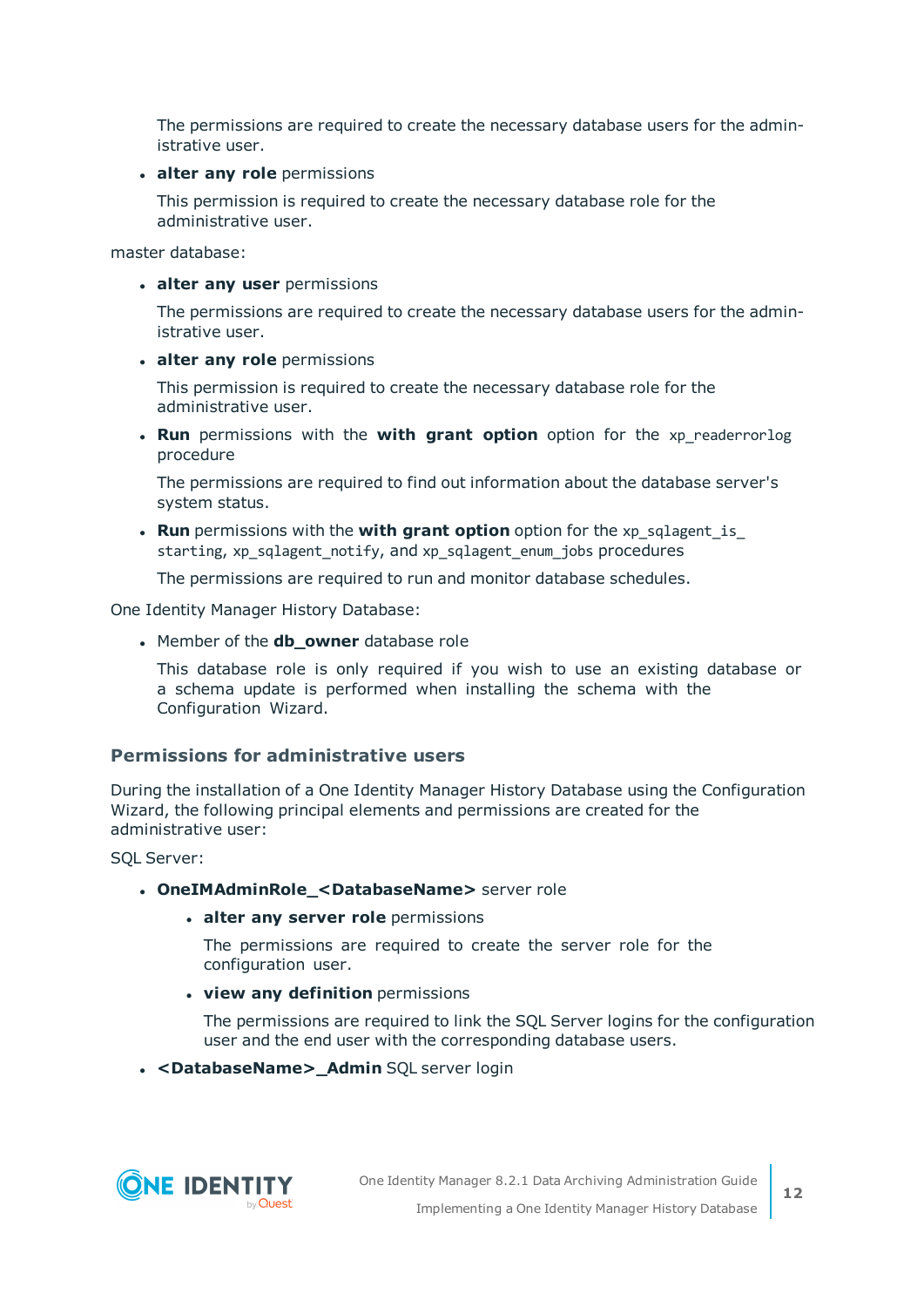- <sup>l</sup> Member of the **OneIMAdminRole\_<DatabaseName>** server role
- <sup>l</sup> **view server state** permissions with the **with grant option** option and **alter any connection** permissions with the **with grant option** option.

The permissions are required to check connections and close these if necessary.

msdb database:

- **· OneIMRole\_<DatabaseName>** database role
	- <sup>l</sup> Member of the **SQLAgentUserRole** database role

The database role is required to run database schedules.

**Select** permissions for the dbo.sysjobs, sysjobsteps, dbo.sysjobschedules, dbo.sysjobactivity, dbo.sysschedules and dbo.sysjobhistory tables

The permissions are required to run and monitor database schedules.

- **. OneIM <DatabaseName>** database user
	- <sup>l</sup> Member of the **OneIMRole\_<DatabaseName>** database role
	- <sup>l</sup> The database user is assigned to the **<DatabaseName>\_Admin** SQL server login.

master database:

- **· OneIMRole\_<DatabaseName>** database role
	- **. Run** permissions for the xp readerrorlog procedure

The permissions are required to find out information about the database server's system status.

• **Run** permissions for the xp\_sqlagent\_is\_starting, xp\_sqlagent\_notify, and xp\_ sqlagent enum jobs procedures

The permissions are required to run and monitor database schedules.

- **. OneIM <DatabaseName>** database user
	- <sup>l</sup> Member of the **OneIMRole\_<DatabaseName>** database role
	- <sup>l</sup> The database user is assigned to the **<DatabaseName>\_Admin** SQL server login.

One Identity Manager History Database:

- **Admin** database user
	- Member in **db** owner database role

The database role is required to update a database with the Configuration Wizard.

<sup>l</sup> The database user is assigned to the **<DatabaseName>\_Admin** SQL server login.

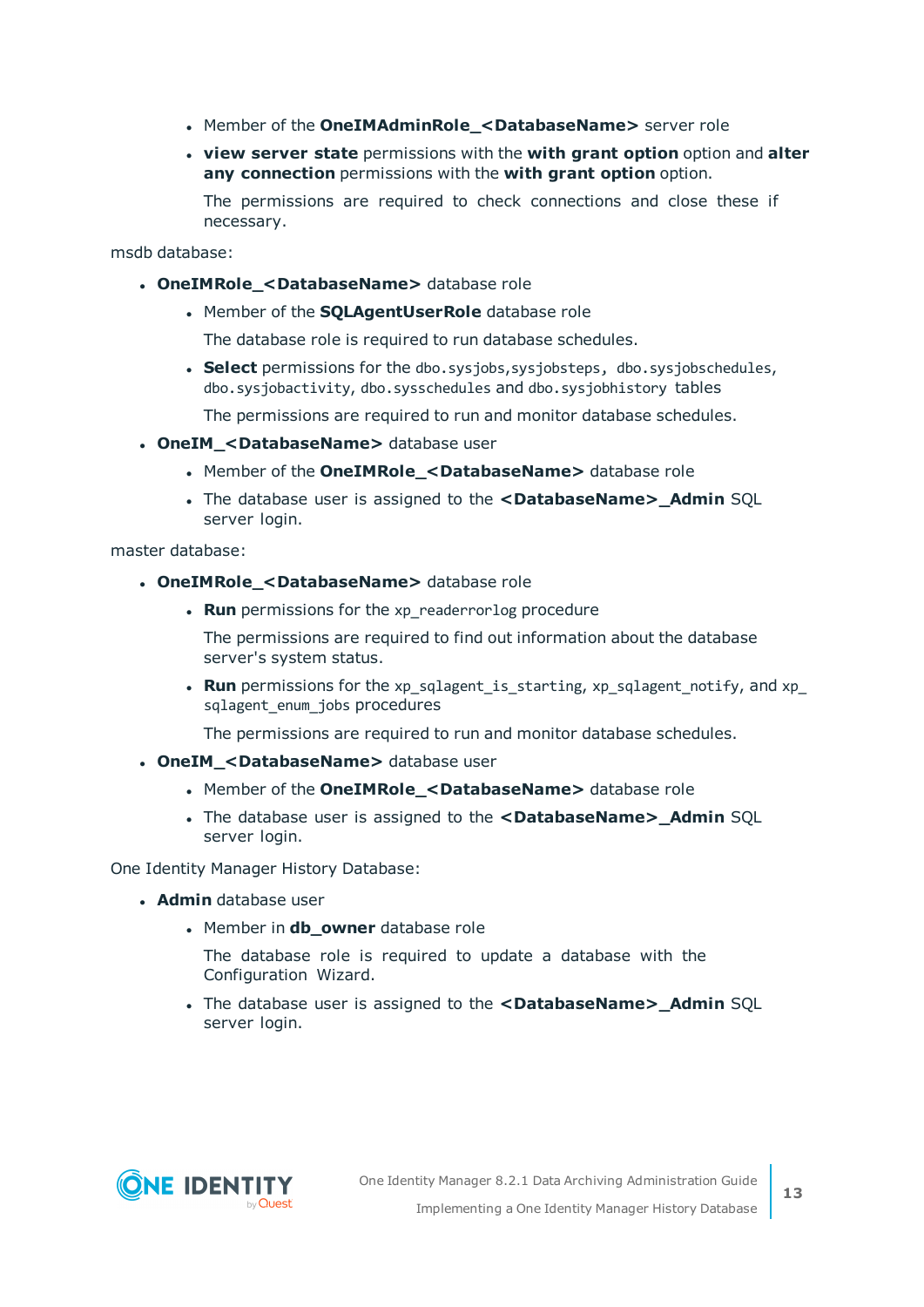### **Permissions for configuration users**

During the installation of a One Identity Manager History Database using the Configuration Wizard, the following principal elements and permissions are created for configuration users:

SQL Server:

- <sup>l</sup> **OneIMConfigRole\_<DatabaseName>** server role
	- <sup>l</sup> **view server state** and **alter any connection** permissions

The permissions are required to check connections and close these if necessary.

- **. < DatabaseName> Config SQL login** 
	- <sup>l</sup> Member of the **OneIMConfigRole\_<DatabaseName>** server role

One Identity Manager History Database:

- **· OneIMConfigRoleDB** database role
	- <sup>l</sup> **Create Procedure**, **Delete**, **Select**, **Create table**, **Update**, **Checkpoint**, **Create View**, **Insert**, **Run**, and **Create function** permissions for the database
- **. Config** database user
	- **.** Member of the **OneIMConfigRoleDB** database role
	- <sup>l</sup> The database user is connected with the **<DatabaseName>\_Config** SQL Server login.

#### **Permissions for end users**

The following principals are created with the permissions for end users during the installation of the One Identity Manager History Database with the Configuration Wizard:

SQL Server:

<sup>l</sup> **<DatabaseName>\_User** SQL login

One Identity Manager History Database:

- **OneIMUserRoleDB** database role
	- <sup>l</sup> **Insert**, **Update**, **Select**, and **Delete** permissions for selected tables in the database
	- **. View Definition** permissions for the database
	- <sup>l</sup> **Run** and **References** permissions for individual functions, procedures, and types
- **.** User database user
	- **.** Member of the **OneIMUserRoleDB** database role
	- <sup>l</sup> The database user is connected with the **<DatabaseName>\_User** SQL Server login.

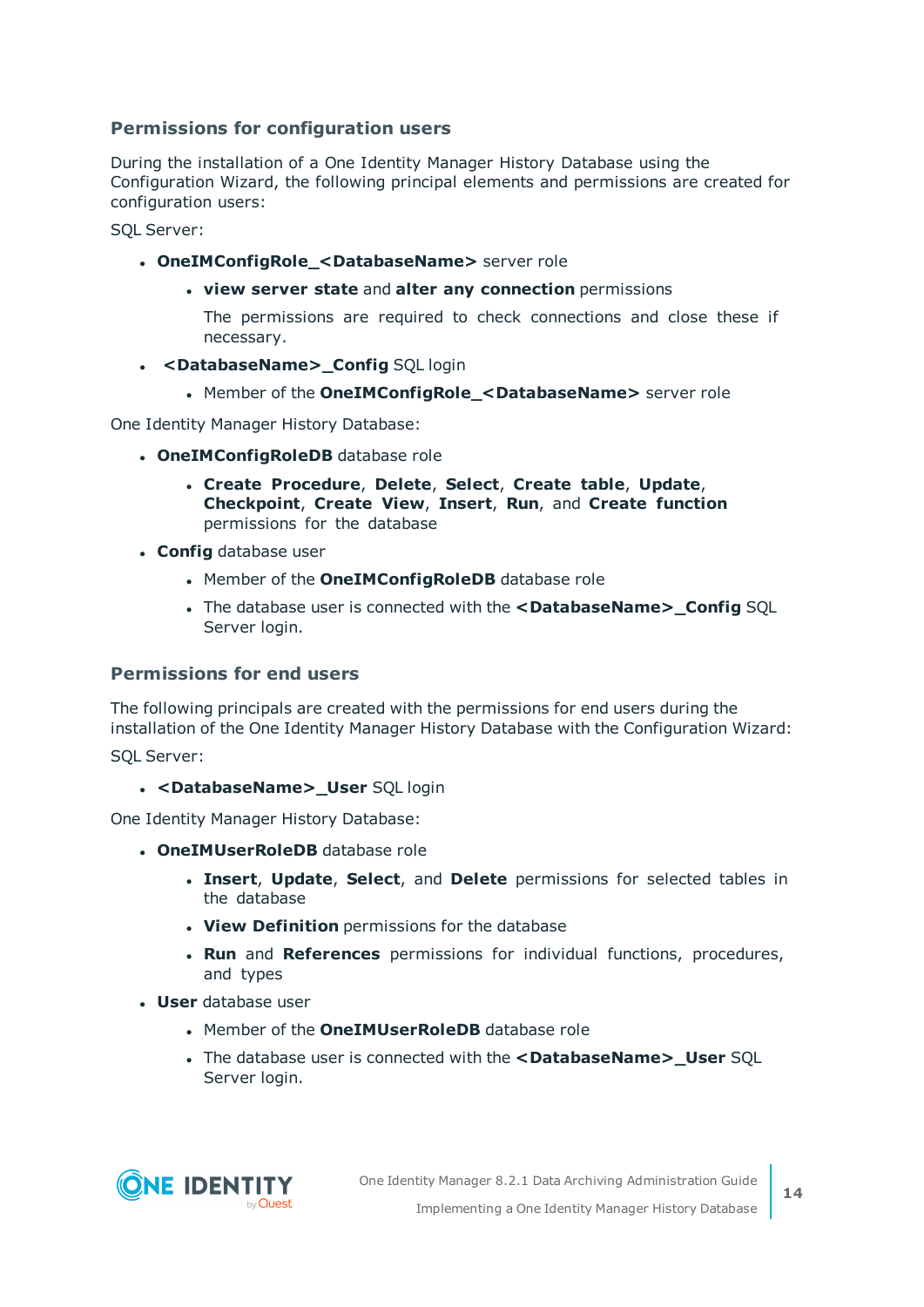### <span id="page-14-0"></span>**Advanced configuration for transferring data**

There are the following scenarios for transferring data between the One Identity Manager database and the One Identity Manager History Database. These require further configuration.

### **Scenario 1**

The One Identity Manager History Database and the One Identity Manager database are on the same server.

NOTE: If you work with **sa**, no other steps are required.

If you are working with granular permissions at server and database level, use the Designer to create a database user in the One Identity Manager for transferring data.

#### *To set up the database user in the One Identity Manager database*

- 1. In the Designer, select the **Base data > Security settings > Database server permissions > Database server login** category.
- 2. Click  $\frac{1}{2}$  and enter the following information:
	- **Login name**: The user's SQL Server login name used for process handling in the One Identity Manager History Database (DialogDatabase.ConnectionString).
	- **. Database user:** Name of the database user.
- 3. Select the **Database and server roles** tab and assign the **Database: Data archiving role**.
- 4. Save the changes.

The DBQueue Processor creates the **OneIMHistoryRoleDB** database role and the database users in the One Identity Manager database. The database user is connected with the SQL Server login and added in the database role.

### **Scenario 2**

The One Identity Manager History Database and the One Identity Manager database are on the different servers. The linked server is created by the One Identity Manager History Database's One Identity Manager Service.

NOTE: If you work with **sa**, no other steps are required.

If you are working with granular permissions at server and database level, additional permissions are required for creating a linked server and for data transfer.

• To create a linked server, the user for process handling in the One Identity Manager History Database (DialogDatabase.ConnectionString) requires the following permissions at server level:

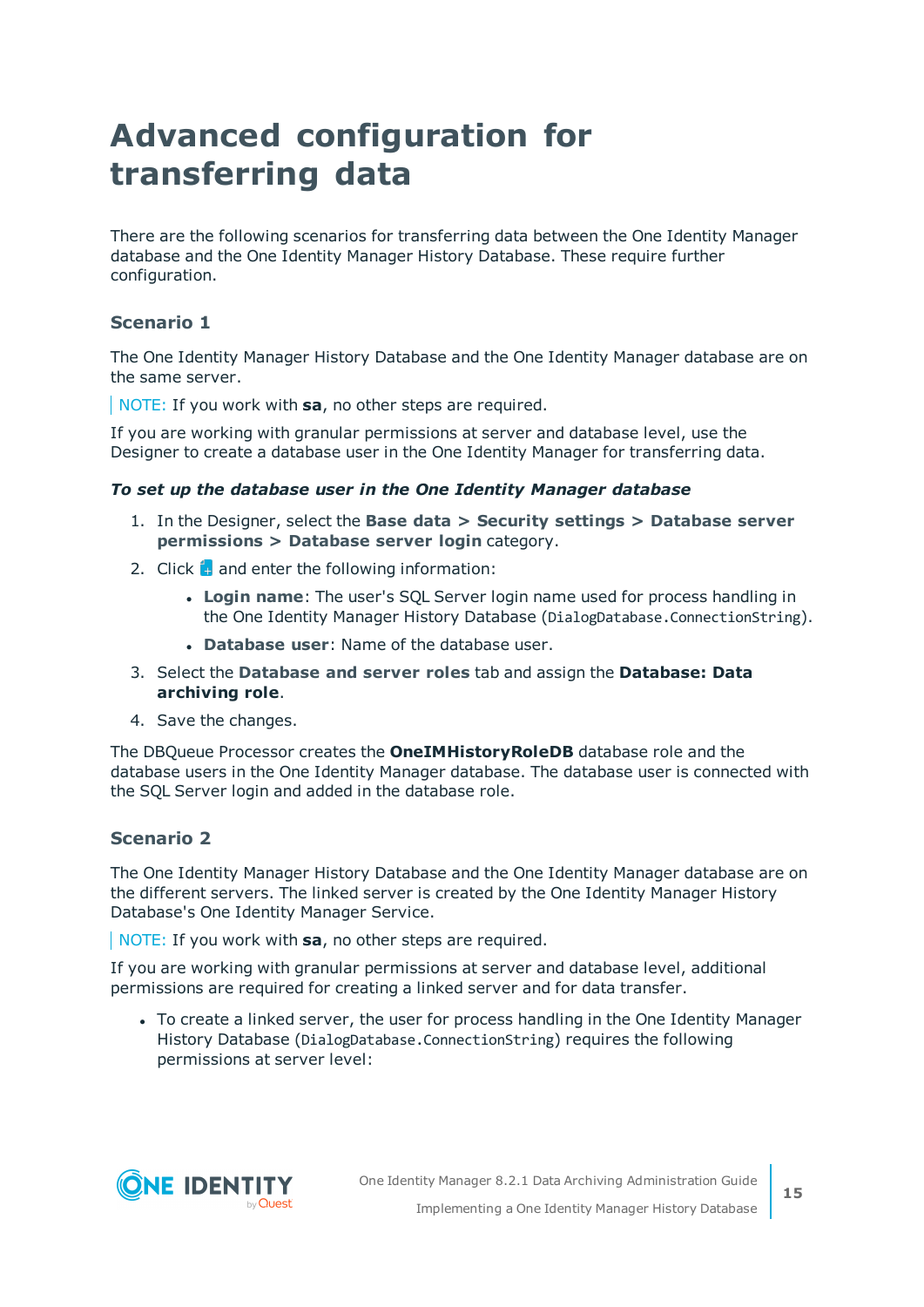#### <sup>l</sup> Permission **alter any linked server**

This permission is required for creating and deleting a linked server. The linked server allows distributed queries to be run.

<sup>l</sup> Permission **alter any login**

This permission is required for creating and deleting a login name assignment on the local server and a login name on the linked server.

- Create a SQL Server login for data transfer on the database server that hosts the One Identity Manager database.
- In the Designer, create a database user in the One Identity Manager database.

#### *To set up the database user in the One Identity Manager database*

- 1. In the Designer, select the **Base data > Security settings > Database server permissions > Database server login** category. Ê.
- 2. Click

and enter the following information:

Login nameSQL Server:

- login for data transfer. Database user
- : Database user.
- 3. Select the **Database and server roles** tab and assign the **Database: Data archiving role**.
- 4. Save the changes.

The DBQueue Processor creates the **OneIMHistoryRoleDB** database role and the database users in the One Identity Manager database. The database user is connected with the SQL Server login and added in the database role.

### **Scenario 3**

The One Identity Manager History Database and the One Identity Manager database are on the different servers. There is a linked server available.

- Create a SQL Server login for data transfer on the database server that hosts the One Identity Manager database.
- In the Designer, create a database user in the One Identity Manager database.

### *To set up the database user in the One Identity Manager database*

- 1. In the Designer, select the **Base data > Security settings > Database server permissions > Database server login** category.
- 2. Click  $\frac{1}{2}$  and enter the following information:

**Login name**: SQL Server login for data transfer.

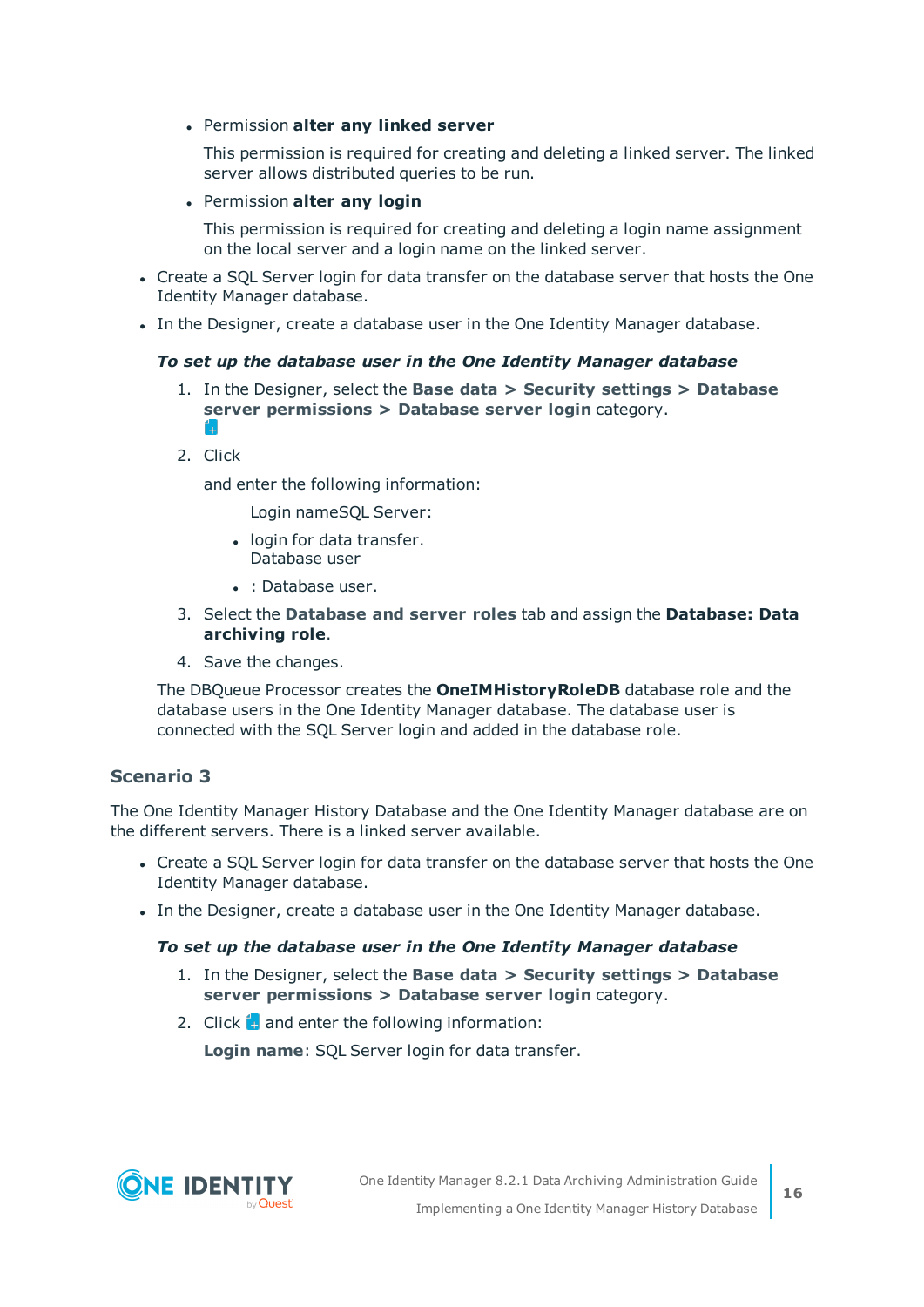**Database user**: Database user.

- 3. Select the **Database and server roles** tab and assign the **Database: Data archiving role**.
- 4. Save the changes.

The DBQueue Processor creates the **OneIMHistoryRoleDB** database role and the database users in the One Identity Manager database. The database user is connected with the SQL Server login and added in the database role.

• Set up the linked server and reference the SQL Server login for data transfer.

To provide a linked server, it is recommended to use the sp\_addlinkedserver, sp\_ setNetname, and sp\_addlinkedsrvlogin SQL procedures.

- Keep the link server names ready. You need them when you declare the source database in the One Identity Manager History Database.
- In the One Identity Manager History Database, set the configuration parameter HDB **| UseNamedLinkedServer**.

### <span id="page-16-0"></span>**Tips for using more than one SQL Server**

NOTE: If the One Identity Manager History Database database and the One Identity Manager database are on different servers, only matching versions and patches of the operating system and database system are supported.

If the One Identity Manager History Database and the One Identity Manager database are on different database servers, the following prerequisites for data acquisition must be guaranteed on both servers:

- <sup>l</sup> The services **Microsoft Distributed Transaction Coordinator**(DTC), **RPC Client**, and **Security Accounts Manager** are started.
- For network communications between the servers, check the firewall settings and, if required, adjust them according to the recommendations of the operating system in use. For more information, refer to the operating system documentation.
- Enable the following options in the DTC security settings:
	- <sup>l</sup> Network DTC access
	- Allow remote clients
	- Allow inbound
	- Allow outbound
	- No authentication required

Configure the security settings in the Microsoft Management Console with the Component Services snap-in.

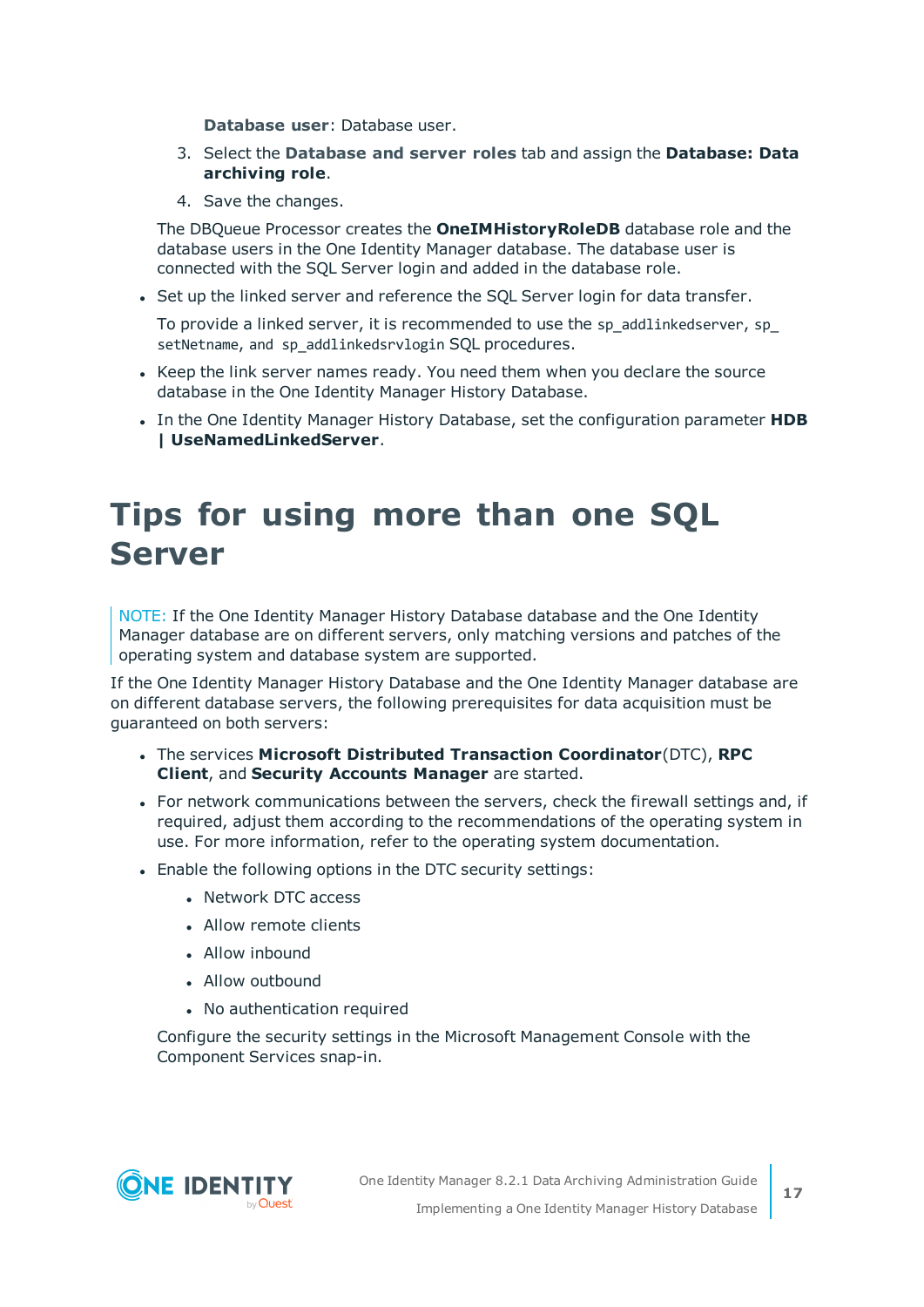The timeout for remote queries should be increased on the database server containing the One Identity Manager database if large amounts of data are transferred from the One Identity Manager History Database database to the One Identity Manager. The default setting is 600 seconds, which corresponds to 10 minutes latency. If the timeout expires, data transfer is stopped. The timeout for remote queries should be orientated on the runtime interval of the data transfer schedule.

You can query the timeout with the following statement:

select \* from sys.configurations where name like '%remote query timeout%'

To change the timeout for remote queries, use the following statement:

exec sp\_configure 'remote query timeout (s)', <new value>

RECONFIGURE WITH OVERRIDE

where:

<span id="page-17-0"></span><new value> = new timeout value in seconds

### **Tips for using integrated Windows authentication**

If you use Windows integrated authentication, the data transfer takes place with the One Identity Manager History Database's One Identity Manager Service user account.

- Set up a SQL Server login for the user account on the database server. If the One Identity Manager History Database and the One Identity Manager database are on different servers, set up the SQL Server login on both database servers.
- <sup>l</sup> Assign the necessary permissions for the SQL Server login to be able to transfer data. For more [information,](#page-5-0) see Permissions for the One Identity Manager History [Database](#page-5-0) on a SQL Server on page 6.

If the One Identity Manager History Database, One Identity Manager Service, and the One Identity Manager database are on different servers, the following prerequisites have to be fulfilled:

• The One Identity Manager Service user account requires a Service Principal Name (SPN) for authentication. This can be created with the following command line:

SetSPN -A HTTP/<Full domain name> <Domain>\<user account>

• The One Identity Manager Service user account must be available for delegation and use Kerberos for authentication.

To do this, set the option **Trust this user for delegation to any service (Kerberos only)** on the **Delegations** tab in the Microsoft Management Console for Active Directory users and computers.

• The SQL Server service requires a Service Principal Name for authentication. You can check this with the following command line call:

SetSPN -L <name of database>

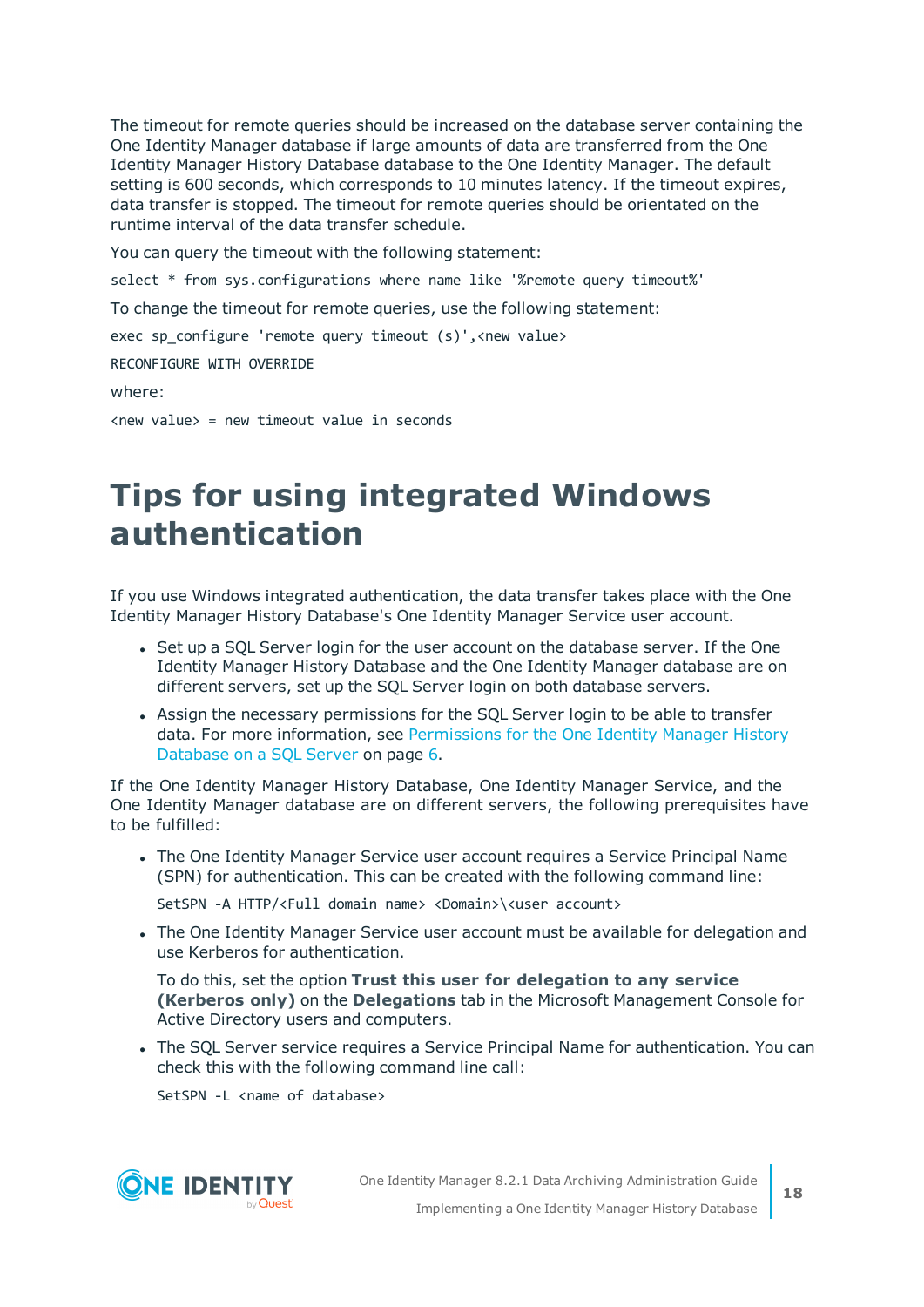### <span id="page-18-0"></span>**Setting up a One Identity Manager Service for the One Identity Manager History Database**

The One Identity Manager Service service ensures data transfer from the One Identity Manager database to the One Identity Manager History Database.

The system prerequisites for installing the One Identity Manager Service on an server and the permissions required for the service account are described in the *One Identity Manager Installation Guide*. For more information about configuring the One Identity Manager Service, see the *One Identity Manager Configuration Guide*.

The following methods are available for installing the One Identity Manager Service on a server:

- Use the Configuration Wizard to set up the server during initial installation. Use the Configuration Wizard to configure the service and install the service remotely on a server. For detailed information, see *One Identity Manager Installation Guide*.
- Use the Server Installer to create the Job server with its machine roles and server functions in the database. Use the Server Installer to configure the service and install the service remotely on a server. For detailed information, see *One Identity Manager Installation Guide*.
- Use the Designer, to create a Job server with the machine roles and server functions, configure the service on the server and install the service remotely. For detailed information, see *One Identity Manager Configuration Guide*.
- If remote installation is not possible, you can install the service components locally on a server with the installation wizard. For more [information,](#page-20-0) see Installing One Identity Manager History Database [components](#page-20-0) on page 21.

### **Scenarios for distributing the One Identity Manager Service on the servers.**

- Install the One Identity Manager Service for the One Identity Manager database and the One Identity Manager Service for the One Identity Manager History Database on different servers.
- Install the One Identity Manager Service for the One Identity Manager database and the One Identity Manager Service for the One Identity Manager History Database on the same server.

For this scenario, change the installation directory, name, display name, and description of the One Identity Manager Service for theOne Identity Manager History Database.

• If you install the service components locally on a server using the installation wizard, on the **Change service properties** page, change the name, display name, and description of the One Identity Manager Service for the One Identity

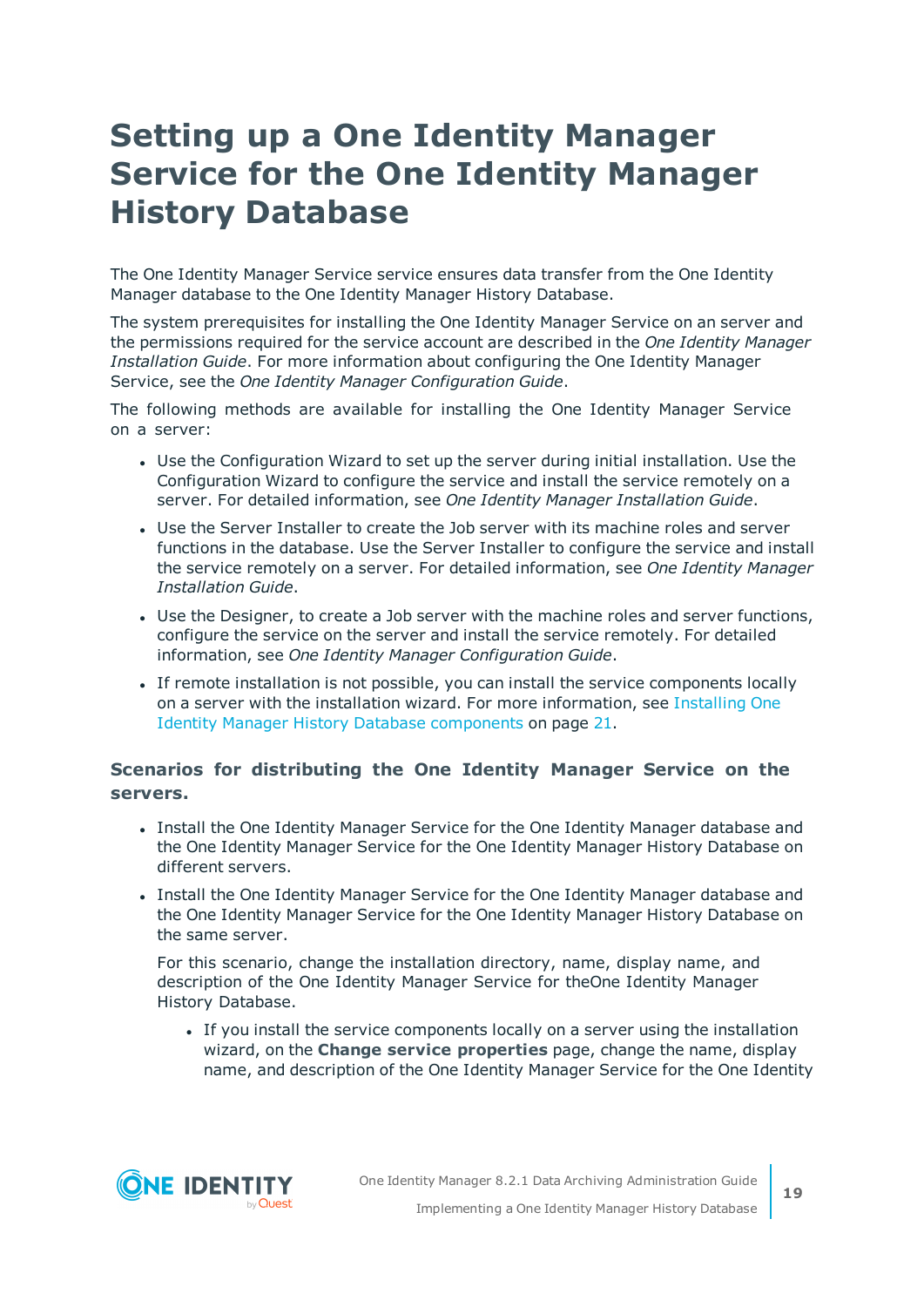Manager History Database. For more [information,](#page-20-0) see Installing One Identity Manager History Database [components](#page-20-0) on page 21.

If you use the Configuration Wizard, the Server Installer or the Designer to install the service remotely, you can change the installation directory, name, display name, and description of the One Identity Manager Service for the One Identity Manager History Database during the installation by using the advanced options.

### **Related topics**

<span id="page-19-0"></span>• [Installing](#page-21-0) a One Identity Manager History Database on page 22

### **Setting up an administrative workstation for accessing the One Identity Manager History Database**

The system prerequisites for installing an administrative workstation and the permissions required are listed in the *One Identity Manager Installation Guide*.

You must install a minimum of the following tools on an administrative workstation:

- HistoryDB Manager
- Job Queue Info
- Designer

The following prerequisites must be in place on the workstation on which the One Identity Manager History Database schema installation and update is run:

- Installing the Configuration Wizard
- Access to the installation sources

NOTE: If you copy the installation files to a repository, you must ensure that the relative directory tree remains intact.

Use the installation wizard to install One Identity Manager History Database tools on workstations for the first time.

### **Related topics**

• Installing One Identity Manager History Database [components](#page-20-0) on page 21

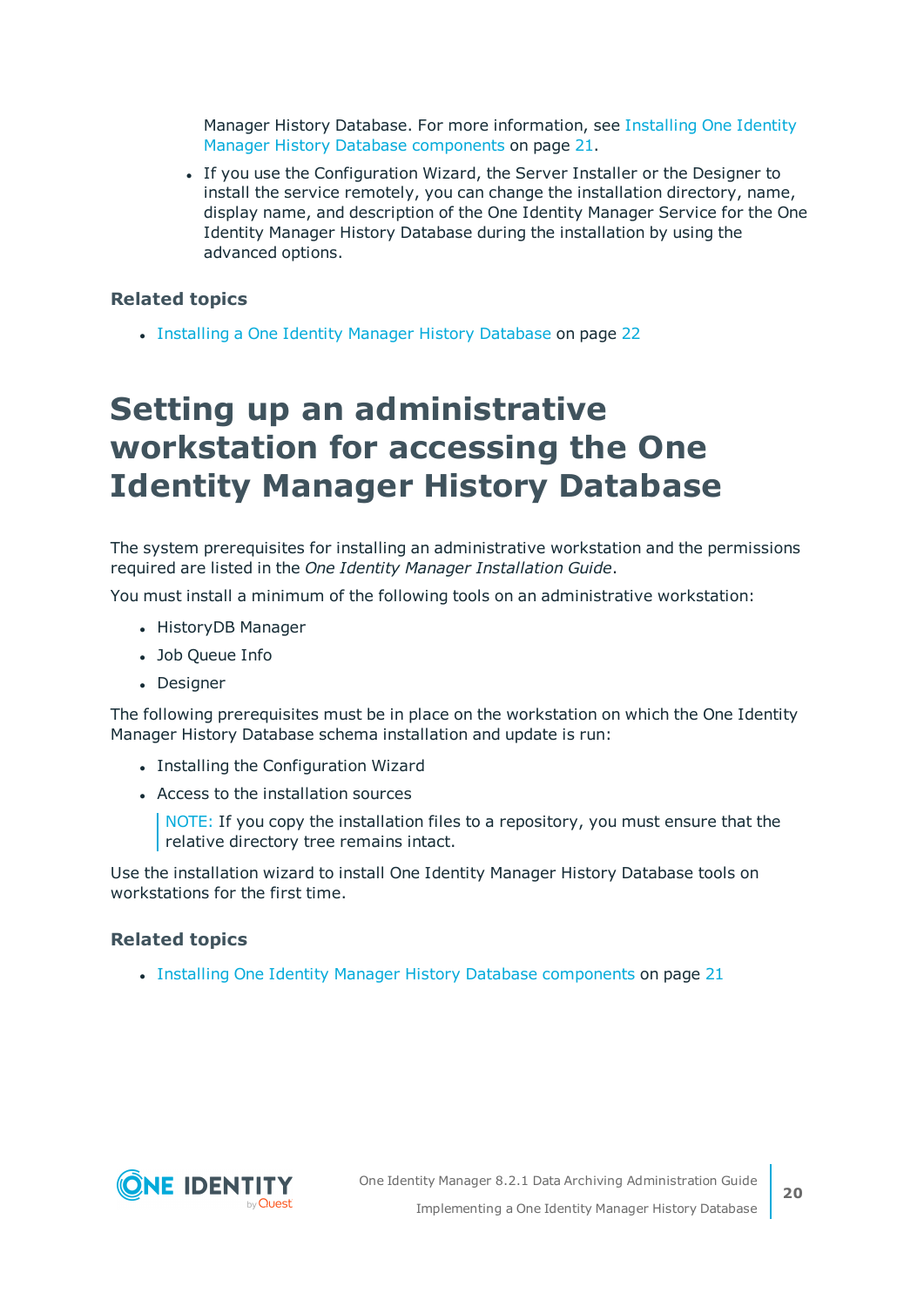## <span id="page-20-0"></span>**Installing One Identity Manager History Database components**

### *To install components*

- 1. Launch autorun.exe from the root directory of the One Identity Manager installation medium.
- 2. Go to the **Other products** tab, select **One Identity Manager History Database**, and click **Install**.
- 3. This starts the installation wizard. Select the language and click **Next**.
- 4. Confirm the conditions of the license.
- 5. On the **Installation settings** page, enter the following information.
	- <sup>l</sup> **Installation source**: Select the directory containing the installation files.
	- <sup>l</sup> **Installation directory**: Select the directory in which you want to install the files for One Identity Manager History Database.

NOTE: To make further configuration settings, click on the arrow button next to the input field. Here, you can specify whether you are installing on a 64-bit or a 32-bit operating system.

For a default installation, no further configuration settings are necessary.

6. On the **Assign machine roles** page, define the machine roles.

NOTE: All installation subpackages are selected when you select the machine role. You can deselect individual packages.

7. On the **Change service properties** page, you can change the name, display name and the description for installing the One Identity Manager Service.

NOTE: This page is only shown if you have selected the **Server | Job Server** machine role.

- 8. You can start different programs for further installation on the last page of the install wizard.
	- To install the One Identity Manager History Database schema, start the Configuration Wizard and follow the Configuration Wizard instructions.

NOTE: Perform this step only on the work station on which you start the installation of the One Identity Manager History Database schema.

- 9. Click **Finish** to close the installation wizard.
- 10. Close the autorun program.

The One Identity Manager is installed for all user accounts on the workstation or server. In the default installation the One Identity Manager is installed under:

- %ProgramFiles(x86)%\One Identity (on 32-bit operating systems)
- %ProgramFiles%\One Identity (on 64-bit operating systems)

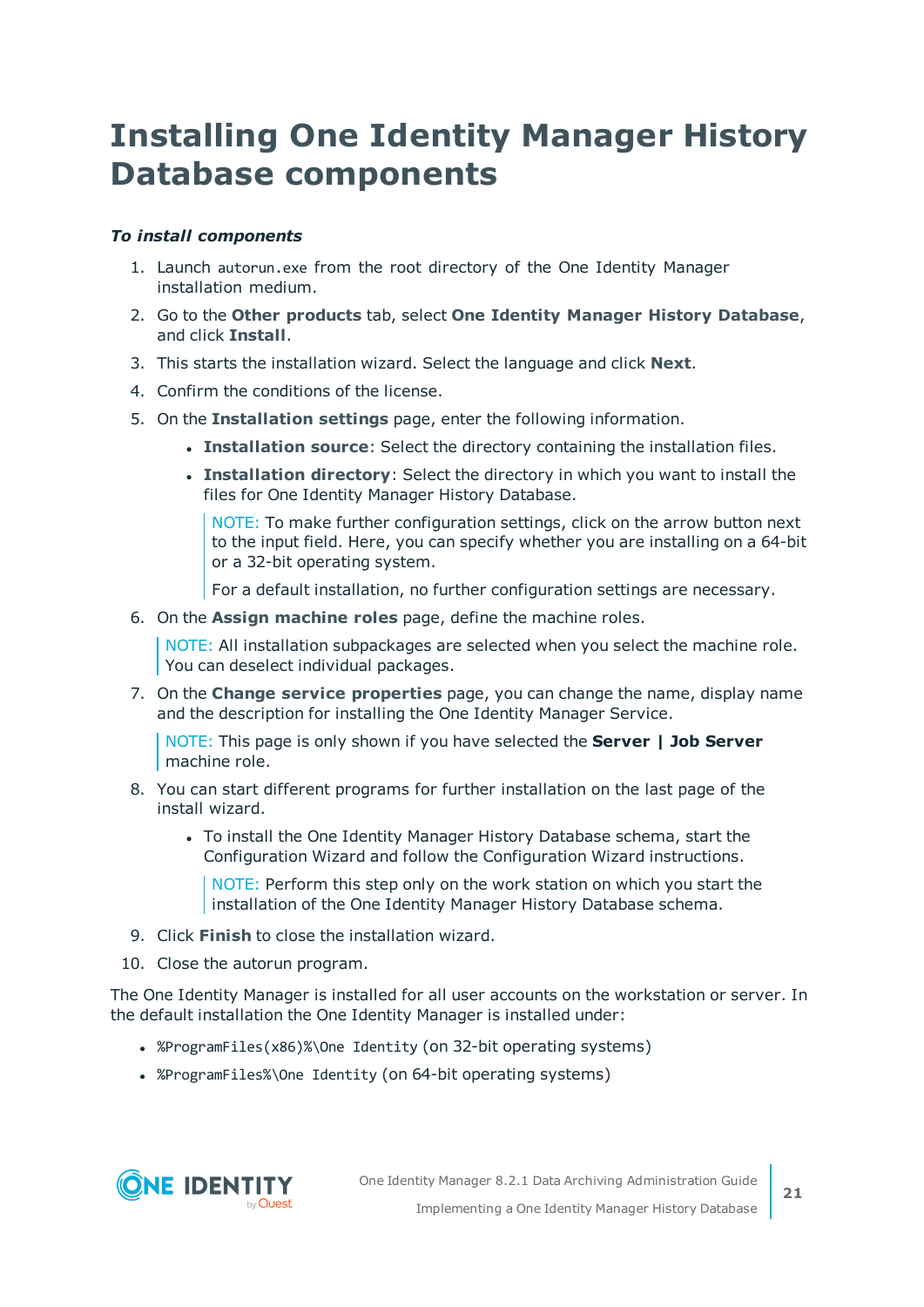## <span id="page-21-0"></span>**Installing a One Identity Manager History Database**

IMPORTANT: The One Identity Manager database and the One Identity Manager History Database must have the same version number.

Installation of a One Identity Manager History Database is similar to that of a One Identity Manager database. For more information about the system prerequisites and how to install a database, see the .*One Identity Manager Installation Guide*.

Use the One Identity Manager History Database to set up the Configuration Wizard.

NOTE: Be aware of the following features:

- **In the Configuration Wizard, select the configuration module on the Select configuration modules** page.
	- If you started the Configuration Wizard from the installation wizard, the configuration modules for the selected edition are already activated. In this case, check over the module selection.
	- <sup>l</sup> If you started the Configuration Wizard directly, at this point select the **Data Archiving Module**. Dependent configuration modules are selected automatically.
- If you install the One Identity Manager Service for the One Identity Manager History Database using the Configuration Wizard, on the **Service installation** page, you can change the installation directory, name, display name, and description of the service.

The Configuration Wizard runs the following steps.

1. Installs the One Identity Manager History Database schema in a database.

The Configuration Wizard can create a new database and install the schema. Alternatively, the schema can be installed in an existing database.

- 2. Creates the required SQL Server logins and database users permissions for the administrative user, configuration user and end user.
- 3. Creates administrative system users and permissions groups.
- 4. Encrypts the database.
- 5. Installs and configures the One Identity Manager Service with direct access to the One Identity Manager History Database for handling SQL processes.

Additional steps are required to configure the One Identity Manager History Database following the schema installation:

- Configure the database for a test, development, or live system. For detailed information, see *One Identity Manager Installation Guide*.
- Enter the source database in the One Identity Manager History Database.
- Set up the archiving method.

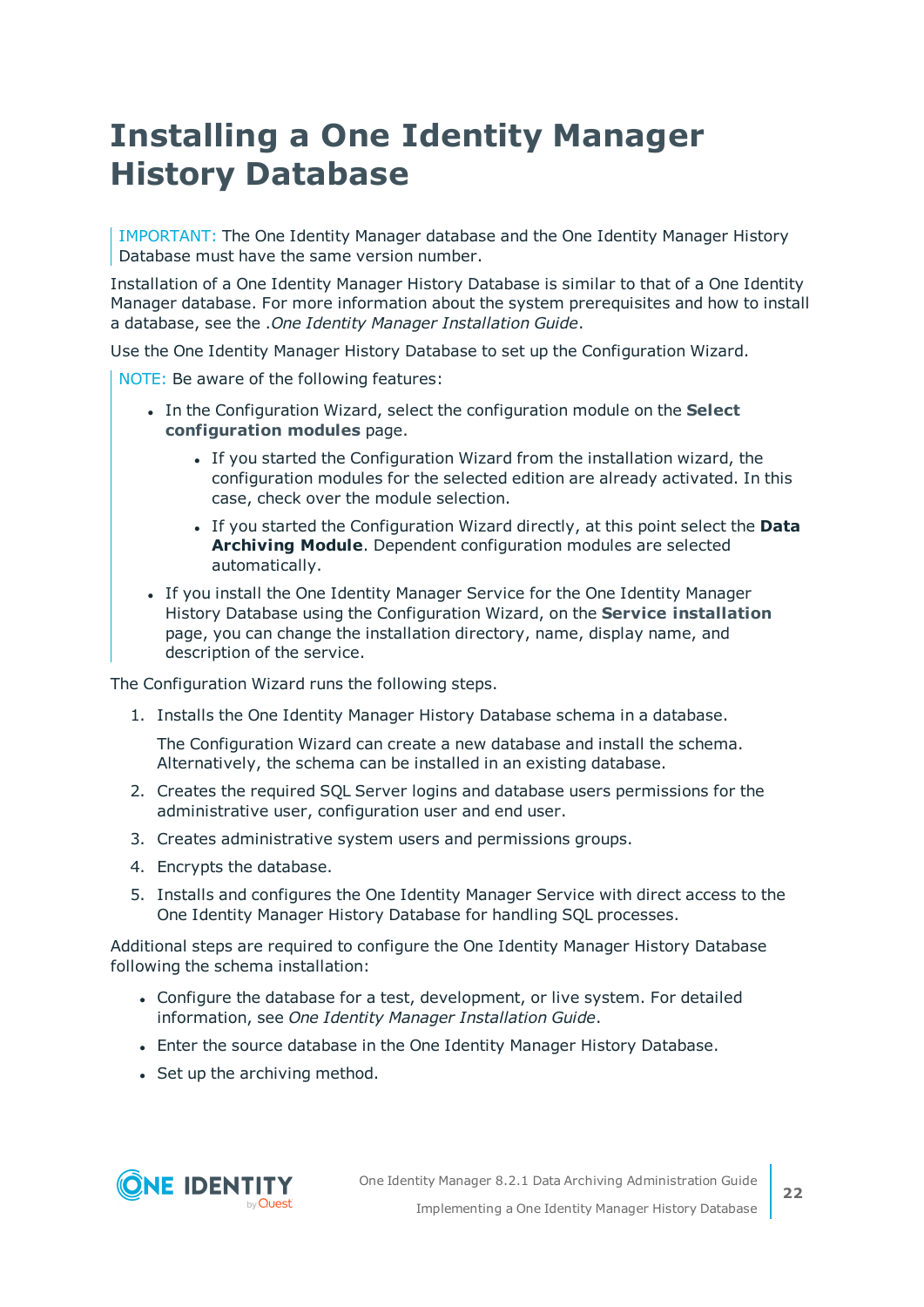### **Related topics**

- [Permissions](#page-5-0) for the One Identity Manager History Database on a SQL Server on [page](#page-5-0) 6
- One Identity Manager History Database [permissions](#page-9-0) in a managed instance Azure SQL [Database](#page-9-0) on page 10
- Advanced [configuration](#page-14-0) for transferring data on page 15
- Declaring the source [databases](#page-25-0) in the One Identity Manager History Database on [page](#page-25-0) 26
- Setting up a One Identity [Manager](#page-18-0) Service for the One Identity Manager History [Database](#page-18-0) on page 19
- $\bullet$  The update process for [releasing](#page-22-0) a new version on page 23

### <span id="page-22-0"></span>**The update process for releasing a new version**

IMPORTANT: The One Identity Manager database and the One Identity Manager History Database must have the same version number.

NOTE: Read the release notes for possible differing or additional steps for updating One Identity Manager.

For detailed information about updating a database, see the *One Identity Manager Installation Guide*.

### *To update the One Identity Manager History Database to a new version*

- 1. In the Designer, carry out all consistency checks in the **Database** section.
	- a. in the Designer, start the Consistency Editor with the **Database > Check data consistency** menu item.
	- b. In the **Test options** dialog, click the icon  $\frac{A}{2}$ .
	- c. Enable all tests in the **Database** view and click **OK**.
	- d. Start testing with the **Consistency check > Run** menu item.

All the database tests must be successful. Correct the errors. Some consistency checks offer repair methods for correcting errors.

- 2. Update the administrative workstation on which the One Identity Manager History Database database schema update will start.
	- a. Run the autorun.exe program from the root directory on the One Identity Manager installation medium.
	- b. Switch to the **Other products** tab and select the **One Identity Manager History Database** entry.

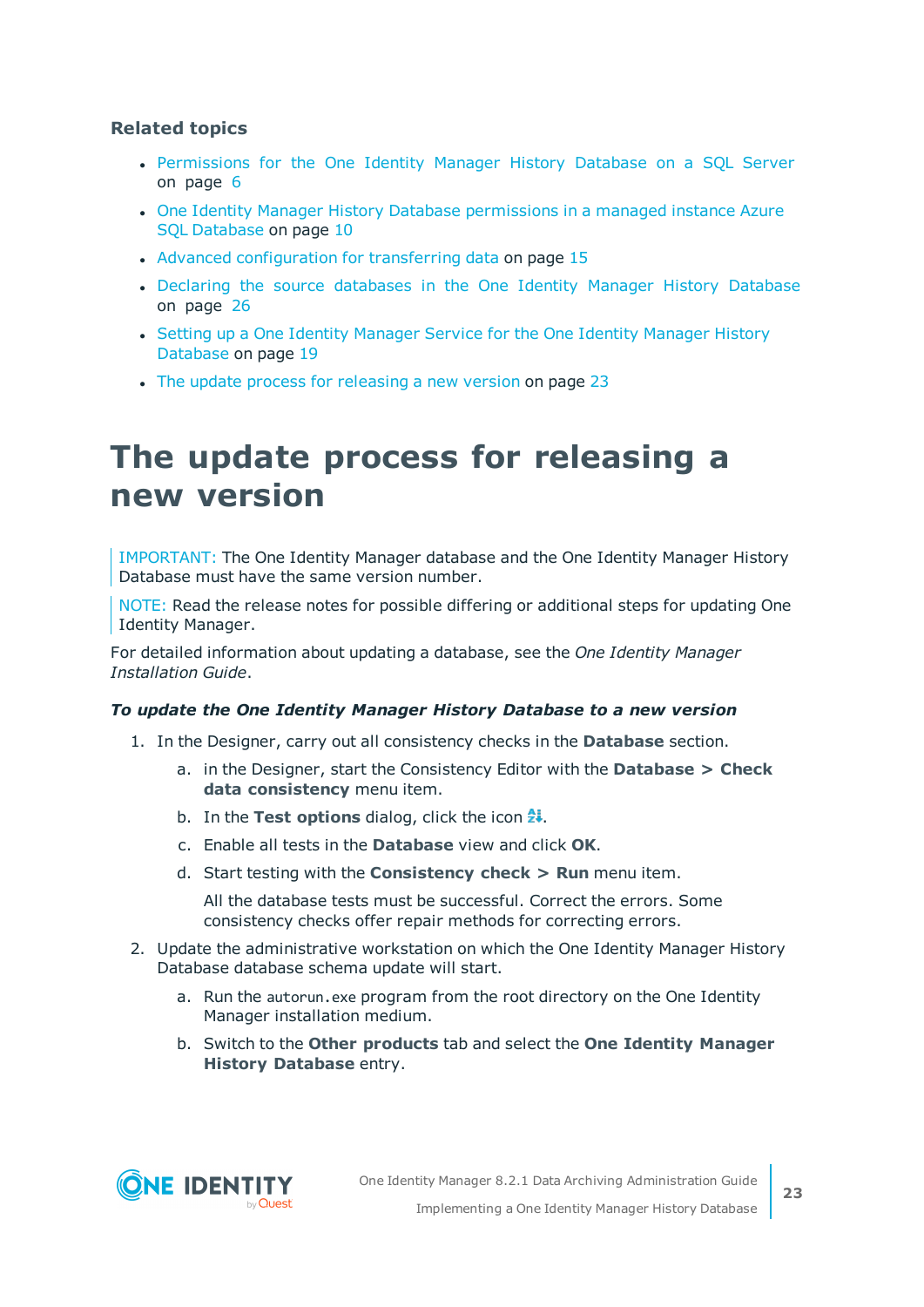c. Click **Install**.

This starts the installation wizard.

d. Follow the installation instructions.

IMPORTANT: On the **Installation Settings** page, select the directory for your current installation as the installation directory. Otherwise the components are not updated and a new installation is created in the second directory instead.

- 3. End the One Identity Manager Service on the update server.
- 4. Create a back up of the One Identity Manager History Database.
- 5. Check whether the database's compatibility level is set the **140** and change it if necessary.
- 6. Run a schema update of the One Identity Manager History Database.
	- Start the Configuration Wizard on the administrative workstation.

Select a user who has at least administrative permissions for the One Identity Manager database to update the One Identity Manager schema with the Configuration Wizard.

- Use the same user that you used to initially install the schema.
- If you created an administrative user during schema installation, use that one.
- If you selected a user with Windows authentication to install the schema, you must use the same one for updating.

NOTE:If you want to switch to the granular permissions concept when you upgrade from version8.0.x to [Permissions](#page-5-0) for the One Identity Manager History [Database](#page-5-0) on a SQL Server on page 6, you will also require an installation user in accordance with 8.2.1.

After updating One Identity Manager, change the connection parameters. This affect the connection credentials for the database (DialogDatabase), for example, the One Identity Manager Service, the application server, administration, and configuration tools, web applications and web services, and the connection credentials in synchronization projects.

If you want to switch to granular permissions when you update from 8.1.x, contact support. To access the Support Portal, go to [https://support.oneidentity.com/identity-manager/.](https://support.oneidentity.com/identity-manager/)

- 7. Update the One Identity Manager Service on the update server.
	- a. Run the program autorun.exe from the root directory on the One Identity Manager installation medium.
	- b. Change to the **Other products** tab and select the **One Identity Manager History Database** entry.
	- c. Click **Install**.

This starts the installation wizard.

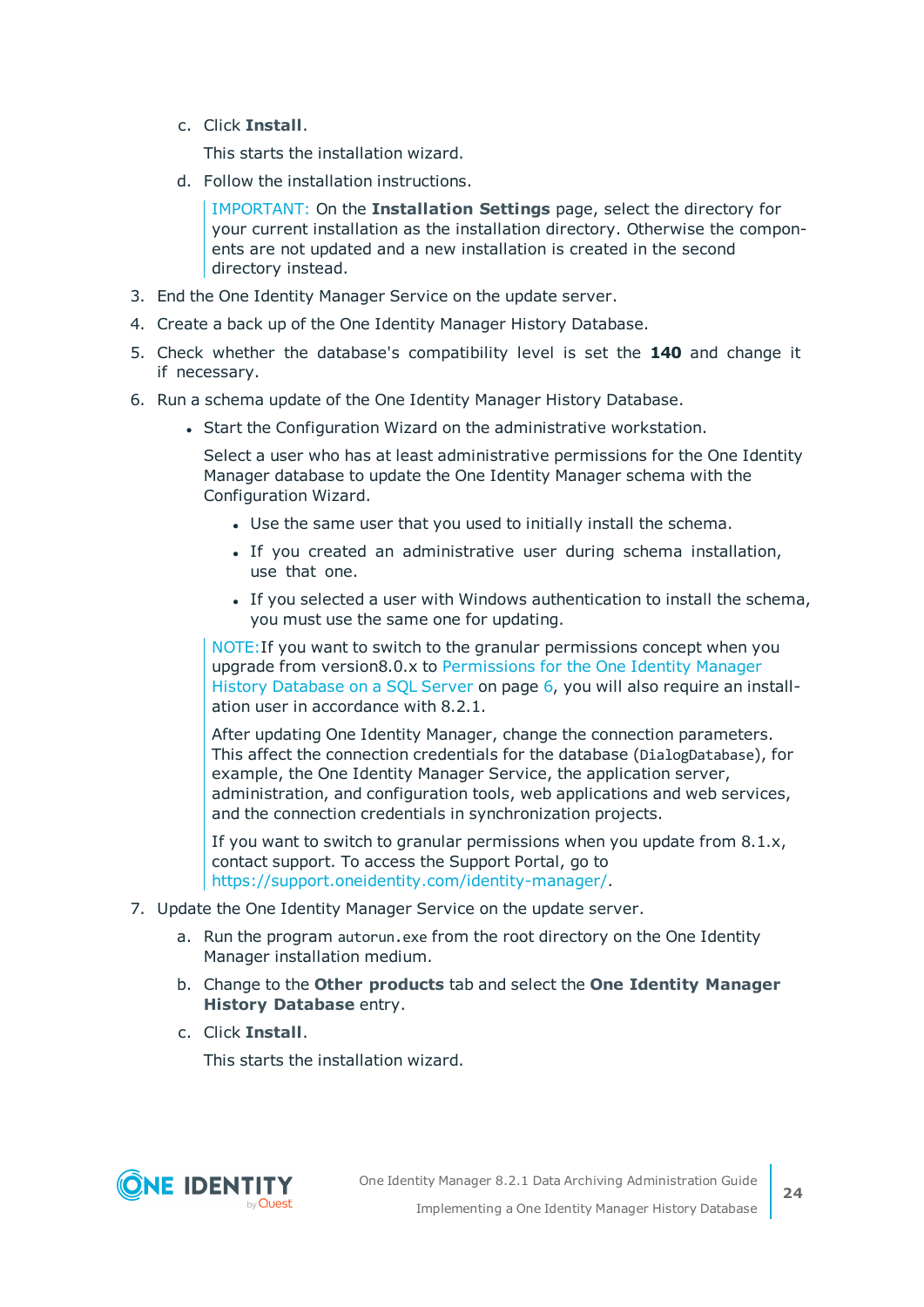d. Follow the installation instructions.

IMPORTANT: On the **Installation Settings** page, select the directory for your current installation as the installation directory. Otherwise the components are not updated and a new installation is created in the second directory instead.

- 8. Check the One Identity Manager Service's login information. Specify the service account to use.
- 9. Start the One Identity Manager Service on the update server.

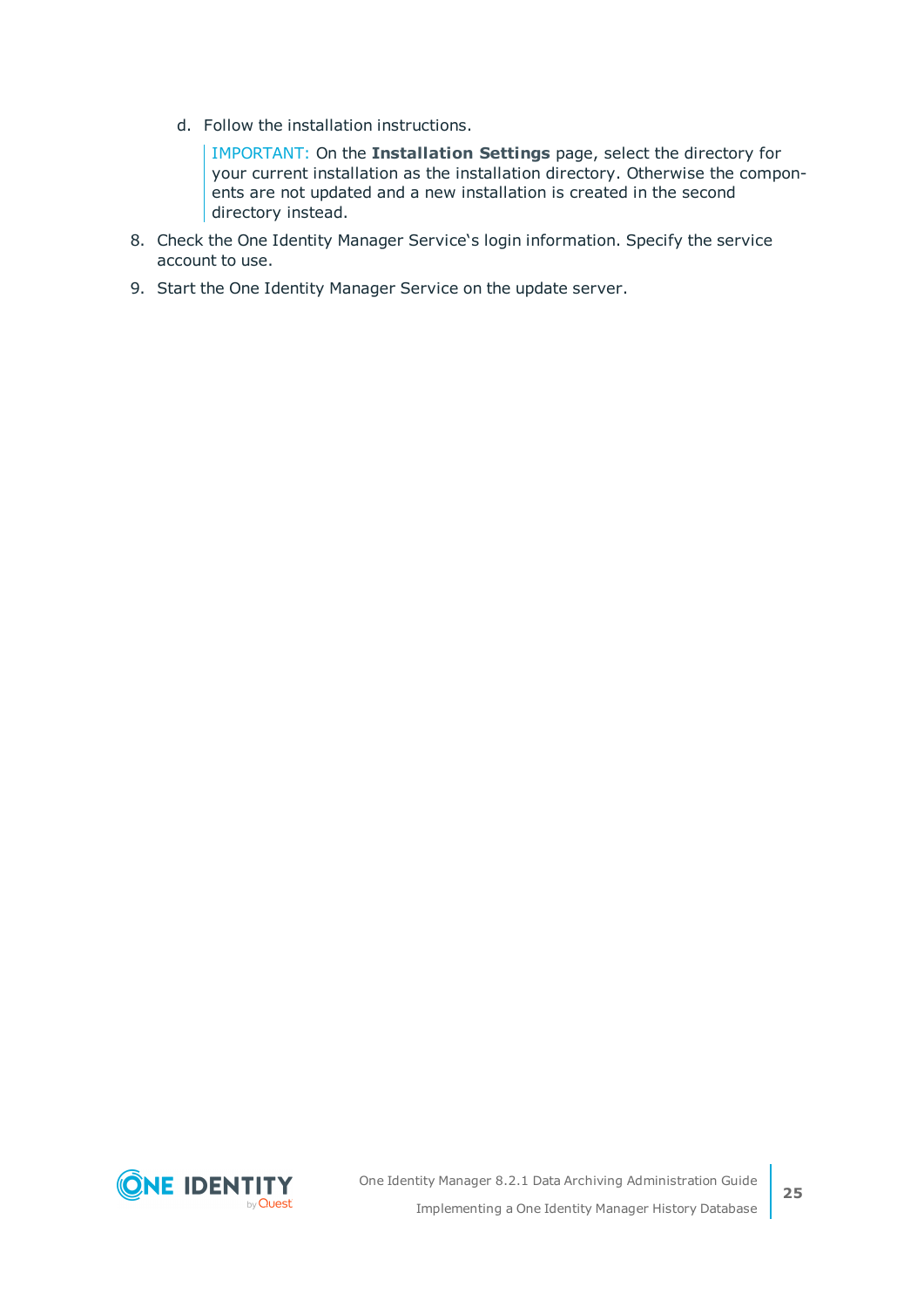## <span id="page-25-0"></span>**Declaring the source databases in the One Identity Manager History Database**

Declare the One Identity Manager database to be used for transferring data to the One Identity Manager History Database. Use the HistoryDB Manager to set up access to the source databases.

#### *To declare a source database*

- 1. Start the HistoryDB Manager and enter the connection data.
- 2. Select the **History > Base Data > Source databases** category.
- 3. Select the source database in the result list and edit the main data.
	- **. Server:** Name of the database server where the One Identity Manager database is installed.

You can find the server name in the One Identity Manager database by using the following query:

select @@SERVERNAME

NOTE:

- If the server is reached over a specific port, you can enter the port as follows:
	- Server name, port
- If you provide a linked server, enter the name of the server.
- **. Database**: Name of the One Identity Manager database.
- <sup>l</sup> **Database ID**: Database ID of the One Identity Manager database. This ID corresponds to the UID of the database entry in the One Identity Manager database.

Using the Object Browser, connect to the One Identity Manager database and copy from the table DIALOGDATABASE and the value of the UID\_Database column. Insert the value in the input field **Database ID**.



**3**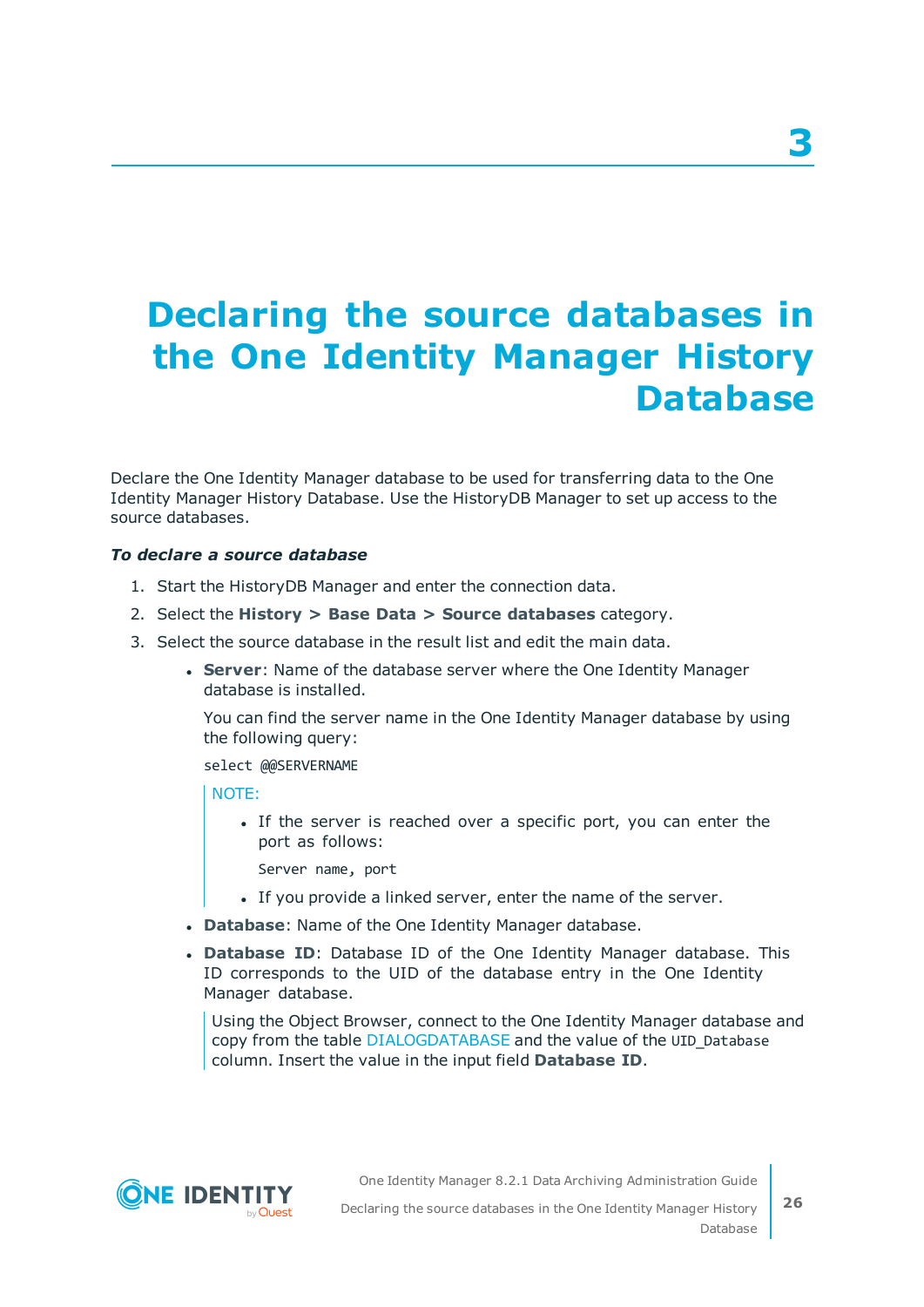- <sup>l</sup> (Optional) **Use integrated Windows authentication**:If you use Windows integrated authentication, the data transfer takes place with the One Identity Manager Service user account. You need to take certain installation prerequisites into account in order to use this authentication procedure.
- <sup>l</sup> **Database user** and **Password**: SQL Server login and password for committing data.

This data is only required if the One Identity Manager History Database and One Identity Manager database are on different servers and there is no linked server.

4. Save the changes.

### **Related topics**

- Tips for using integrated Windows [authentication](#page-17-0) on page 18
- Advanced [configuration](#page-14-0) for transferring data on page 15

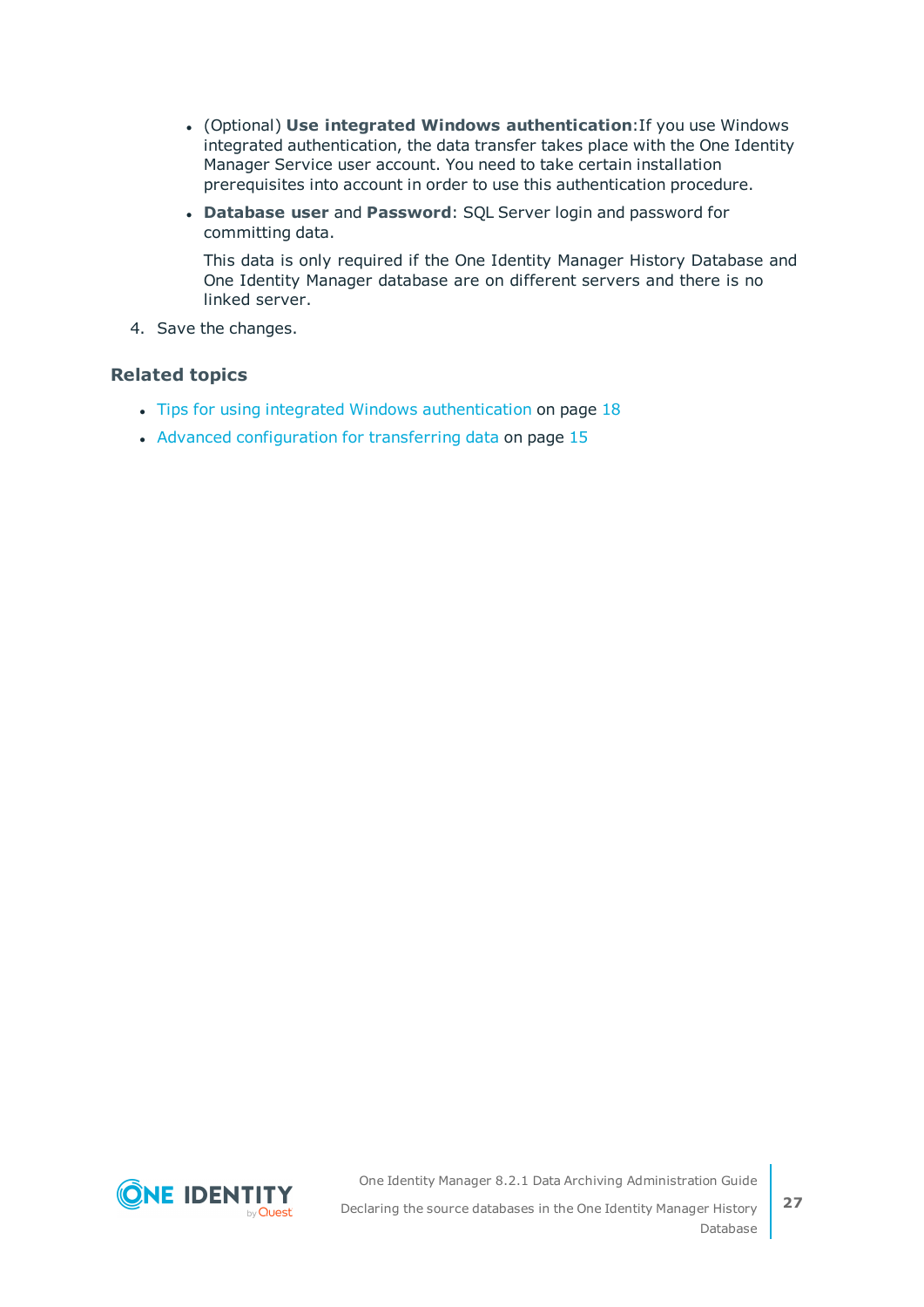## **Archiving procedure setup**

<span id="page-27-0"></span>All entries logged in One Identity Manager are initially saved in the One Identity Manager database. The proportion of historical data to total volume of a One Identity Manager database should not exceed 25 percent. Otherwise performance problems may arise. You must ensure that log entries are regularly removed from the One Identity Manager database and archived.

The following methods are provided for regularly removing recorded data from the One Identity Manager database:

- Data can be transferred directly from the One Identity Manager database into a One Identity Manager History Database. This is the default procedure for data archiving. Select this method if the servers on which the One Identity Manager database and the One Identity Manager History Database are located have network connectivity.
- The data is deleted from the One Identity Manager database after a certain amount of time without being archived.

#### **Figure 1: Transferring records to the One Identity Manager History Database**



All records in the History Database database that are triggered by an action are grouped together into a process group based on an ID number, the GenProcID, for direct transfer to a One Identity Manager. The exported process groups along with the associated records are deleted from the One Identity Manager database once the export has been successfully completed.

The following conditions have to be met for direct transfer to a One Identity Manager History Database:

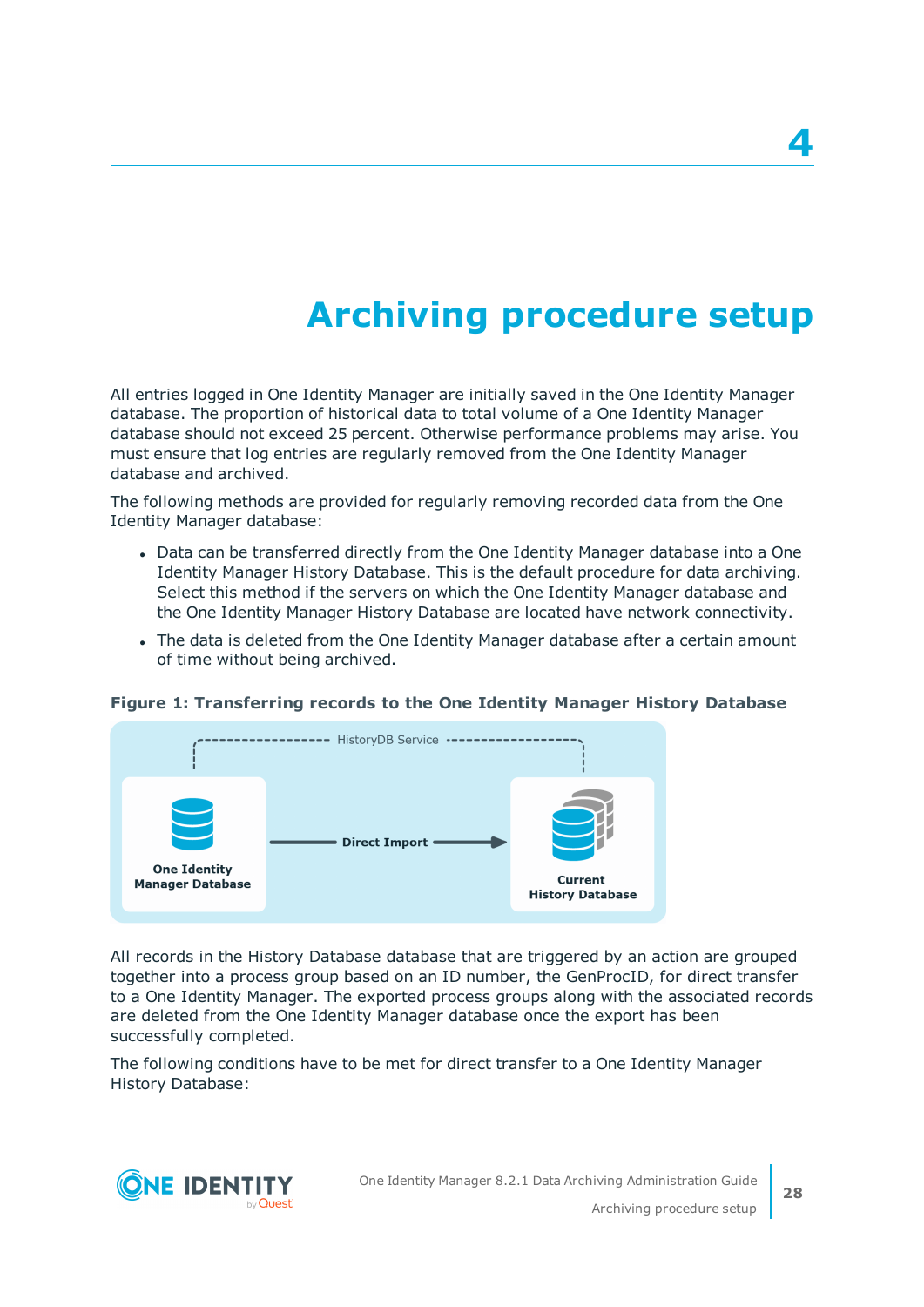- This section of the records is configured for export.
- The retention period for all records that belong to a process group has ended, not taking into account whether the section is labeled for export or not.
- <sup>l</sup> There are no processes enabled with the process group GenProcID in the DBQueue, Job queue, or as scheduled operations.
- For the triggered action, there is at least one record in the section to be exported.

Both databases for archiving records in a One Identity Manager History Database - the One Identity Manager database and the One Identity Manager History Database - have to be configured.

### <span id="page-28-0"></span>**Selecting an archiving procedure in the One Identity Manager database**

Select the basic procedure by setting the **Common | ProcessState | ExportPolicy** configuration parameter. In the Designer, modify the configuration parameter.

- If the configuration parameter is disabled, the data remains in the One Identity Manager database.
- If the configuration parameter is enabled, the selected procedure is applied.
	- **HDH**: The files are transferred directly to the One Identity Manager History Database after a specified time period has expired.
	- **NONE:** The data is deleted in the One Identity Manager database after the specified time period has expired.

After selecting the basic procedure, you can specify whether data is exported or deleted for each section of records individually. You use configuration parameters to make the choice for each section. In the Designer, modify the configuration parameters.

| Configuration<br>parameter                                        | <b>Meaning</b>                                                                                                                                                       |
|-------------------------------------------------------------------|----------------------------------------------------------------------------------------------------------------------------------------------------------------------|
| Common  <br>tyLog   IsToExport                                    | Exports the data changes. If this configuration parameter is not<br>ProcessState   Proper- set the information is deleted once the retention period has<br>expired.  |
| Common  <br>ProcessState  <br>ProgressView  <br><b>IsToExport</b> | Exports the data in the process information. If this configuration<br>parameter is not set the information is deleted once the retention<br>period has expired.      |
| Common  <br>ProcessState   JobHis-<br>tory   IsToExport           | Exports the information in the process history. If this config-<br>uration parameter is not set the information is deleted once the<br>retention period has expired. |

### **Table 1: Configuration parameter for handling logged data**

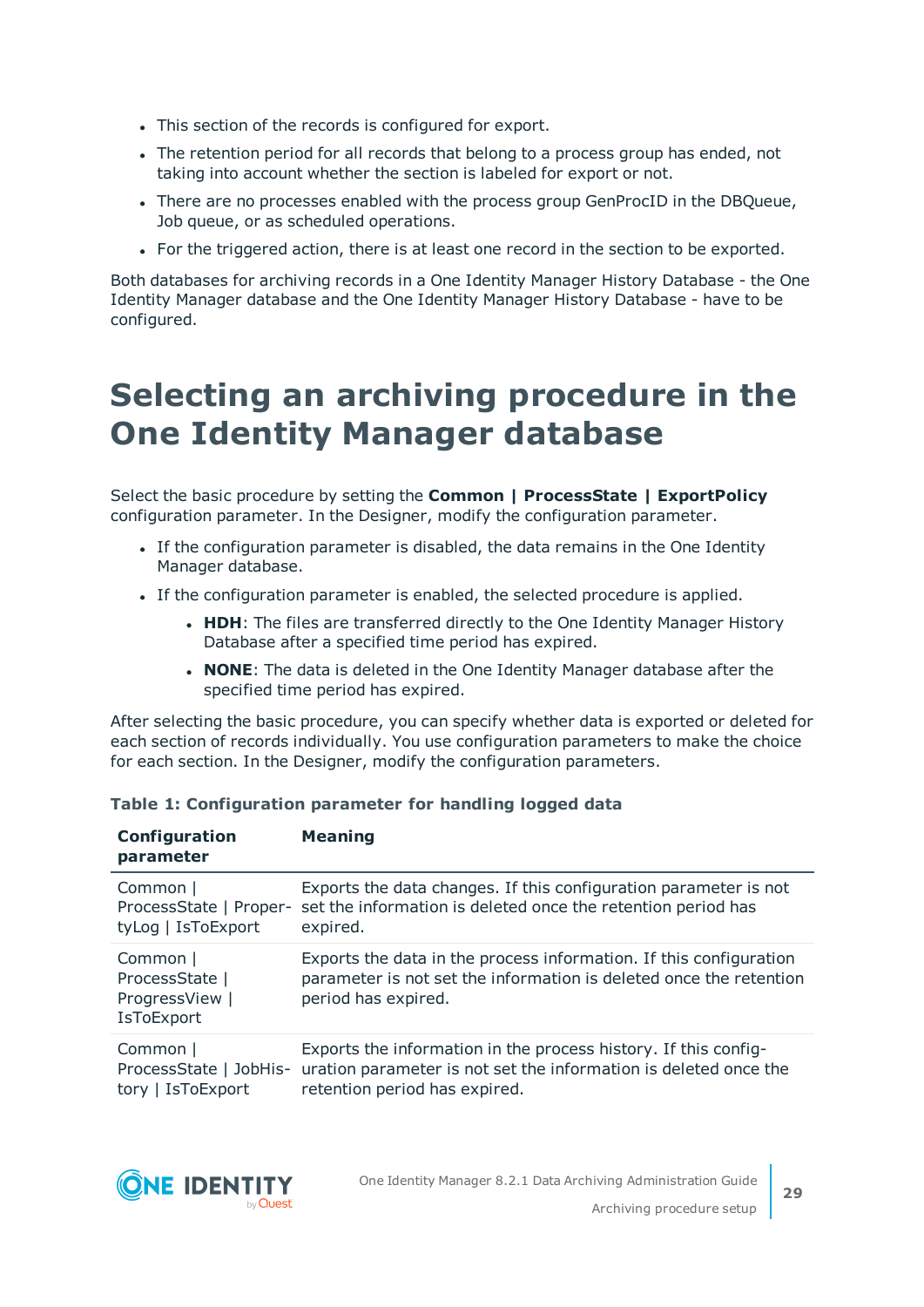## <span id="page-29-0"></span>**Specifying data retention periods**

Once the retention period has ended, the recorded data is either exported or deleted from the One Identity Manager database depending on which archiving method has been chosen. A longer retention period should be selected for sections whose records will be exported than for those that will be deleted.

NOTE: If you do not specify a retention period, the records in this section will be deleted daily from the DBQueue Processor database within the daily One Identity Manager maintenance tasks.

The recordings are not exported until the retention period for all sections has expired and no other active processes for the process group (GenProcID) exist in the DBQueue, process history, or as scheduled operation.

You use configuration parameters to define the data retention periods for the individual sections. Modify the configuration parameter in the Designer.

| Configuration<br>parameter                               | <b>Meaning</b>                                                                                                                              |
|----------------------------------------------------------|---------------------------------------------------------------------------------------------------------------------------------------------|
| Common  <br>ProcessState   Proper-<br>tyLog   LifeTime   | This configuration parameter specifies the maximum retention<br>period in the database for log entries from change tracking.                |
| Common  <br>ProcessState  <br>ProgressView  <br>LifeTime | This configuration parameter specifies the maximum length of<br>time that log data from process information can be kept in the<br>database. |
| Common  <br>ProcessState   JobHis-<br>tory   LifeTime    | This configuration parameter specifies the maximum retention<br>period in the database for log entries from process history.                |

### **Table 2: Configuration parameter for retention periods**

### **Example 1**

Records are transferred directly to the One Identity Manager History Database. The following configurations are selected for each section:

| Configuration           | <b>Process Information</b> | <b>Process History</b> | Data Changes |
|-------------------------|----------------------------|------------------------|--------------|
| Export data             | No.                        | No.                    | Yes          |
| Retention period 3 days |                            | 4 days                 | 5 days       |

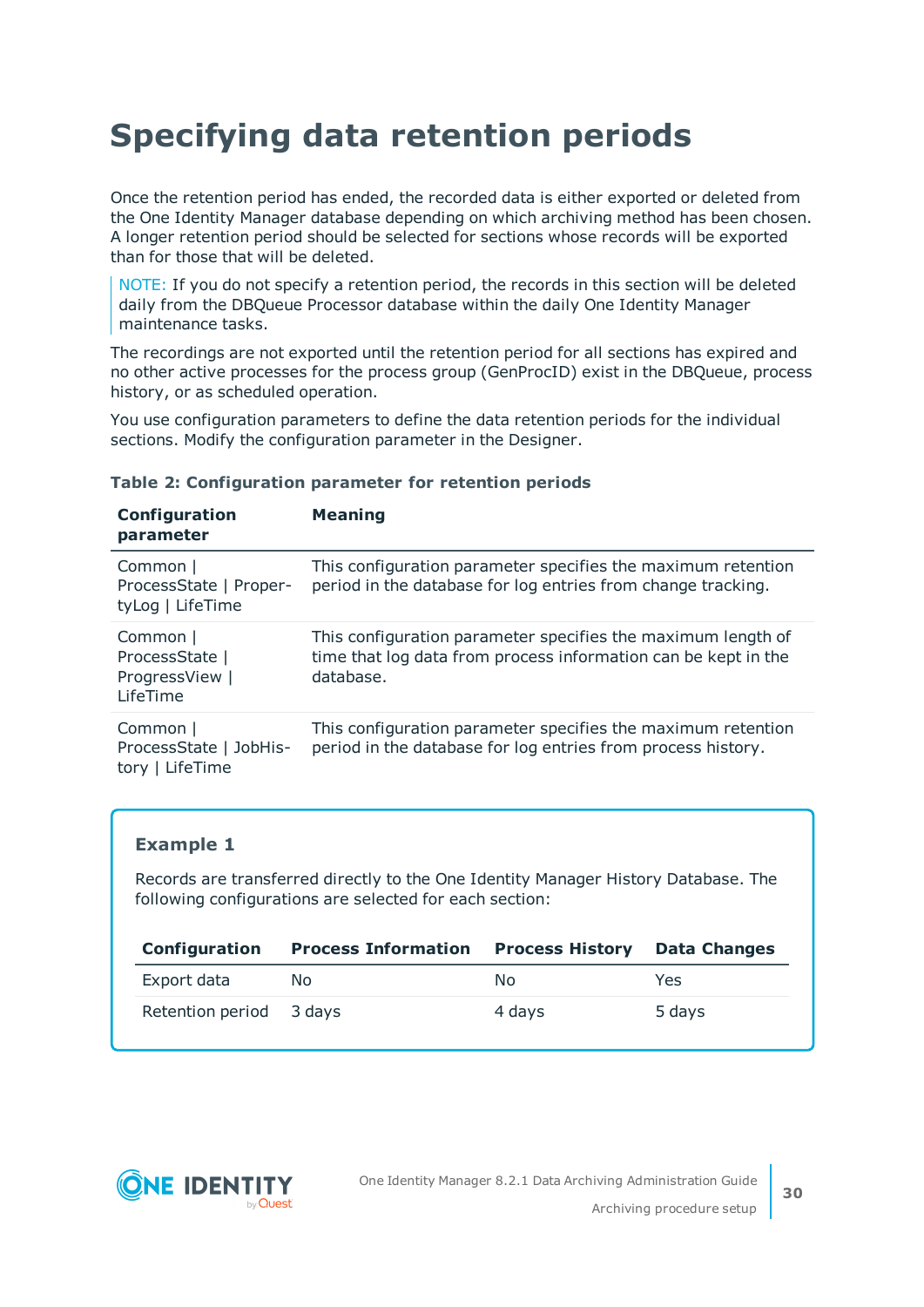This results in the following sequence:

|           | <b>Time Process</b><br><b>Information</b>                          | <b>Process</b><br><b>History</b>                                   | <b>Data Changes</b>                                                                                                               |
|-----------|--------------------------------------------------------------------|--------------------------------------------------------------------|-----------------------------------------------------------------------------------------------------------------------------------|
| Day 3     | Data is deleted<br>from the One<br>Identity<br>Manager<br>database | No action                                                          | No action                                                                                                                         |
| Day 4     |                                                                    | Data is deleted<br>from the One<br>Identity<br>Manager<br>database | No action                                                                                                                         |
| Day $5 -$ |                                                                    | -                                                                  | Data is transferred to the One Identity<br>Manager History Database and then<br>deleted from the One Identity<br>Manager database |

### **Example 2**

Records are transferred directly to the One Identity Manager History Database. The following configurations are selected for each section:

| <b>Configuration</b>    | <b>Process Information</b> | <b>Process History Data Changes</b> |        |
|-------------------------|----------------------------|-------------------------------------|--------|
| Export data             | Yes.                       | No                                  | Yes    |
| Retention period 3 days |                            | 4 davs                              | 5 days |

This results in the following sequence:

| Time | <b>Process Inform-</b><br>ation                                                                 | <b>Process</b><br><b>History</b> | <b>Data Changes</b> |
|------|-------------------------------------------------------------------------------------------------|----------------------------------|---------------------|
|      | Day 3 No action because No action<br>the retention period<br>has not ended for<br>all sections. |                                  | No action           |

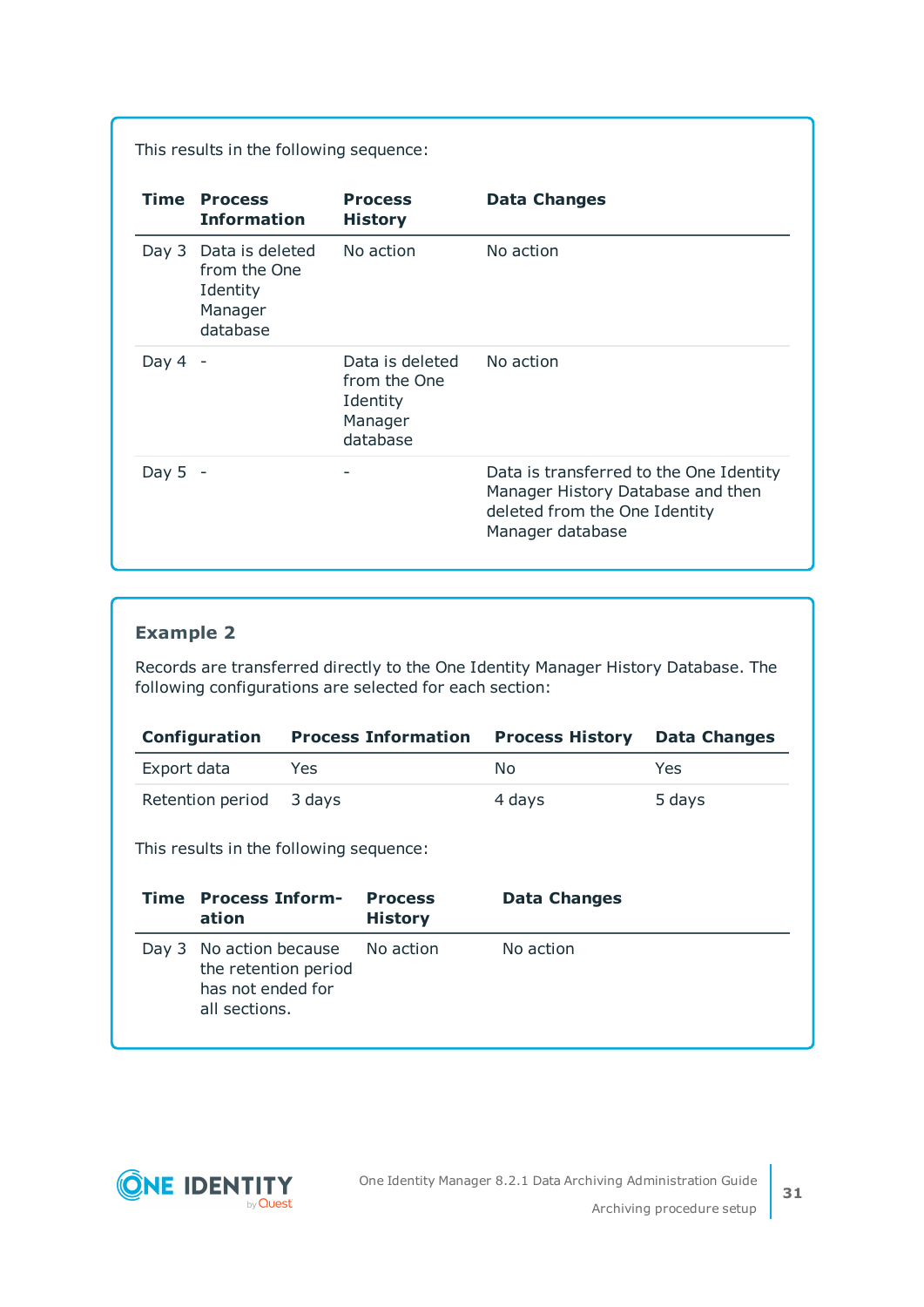| Time  | <b>Process Inform-</b><br>ation                                                 | <b>Process</b><br><b>History</b>                                   | <b>Data Changes</b>                                                                                                                      |
|-------|---------------------------------------------------------------------------------|--------------------------------------------------------------------|------------------------------------------------------------------------------------------------------------------------------------------|
| Day 4 | No action because<br>the retention period<br>has not ended for<br>all sections. | Data is deleted<br>from the One<br>Identity<br>Manager<br>database | No action                                                                                                                                |
|       | Day 5 Data is exported<br>and then deleted                                      |                                                                    | Data is transferred to the One<br><b>Identity Manager History Database</b><br>and then deleted from the One<br>Identity Manager database |

### <span id="page-31-0"></span>**Configuring databases for archiving**

### **Configuring the One Identity Manager database**

- <sup>l</sup> Enable the **Common | ProcessState | ExportPolicy** configuration parameter in the Designer and enter the value **HDB**.
- Configure the sections for export and define a retention period.
- <sup>l</sup> In the Designer, check the value of the **Common | ProcessState | PackageSizeHDB** configuration parameter. This parameter specifies the maximum number of progress groups that can be transferred to the One Identity Manager History Database. The default value is **10000**.

### **Configuring the One Identity Manager History Database**

- In the One Identity Manager History Database, declare the One Identity Manager database as the source database.
- Importing is carried out at regular intervals by the One Identity Manager History Database's One Identity Manager Service. Configure and enable the system schedule **Import process information directly** in the Designer.

### **Related topics**

- Selecting an archiving [procedure](#page-28-0) in the One Identity Manager database on page 29
- [Specifying](#page-29-0) data retention periods on page 30
- Declaring the source [databases](#page-25-0) in the One Identity Manager History Database on [page](#page-25-0) 26

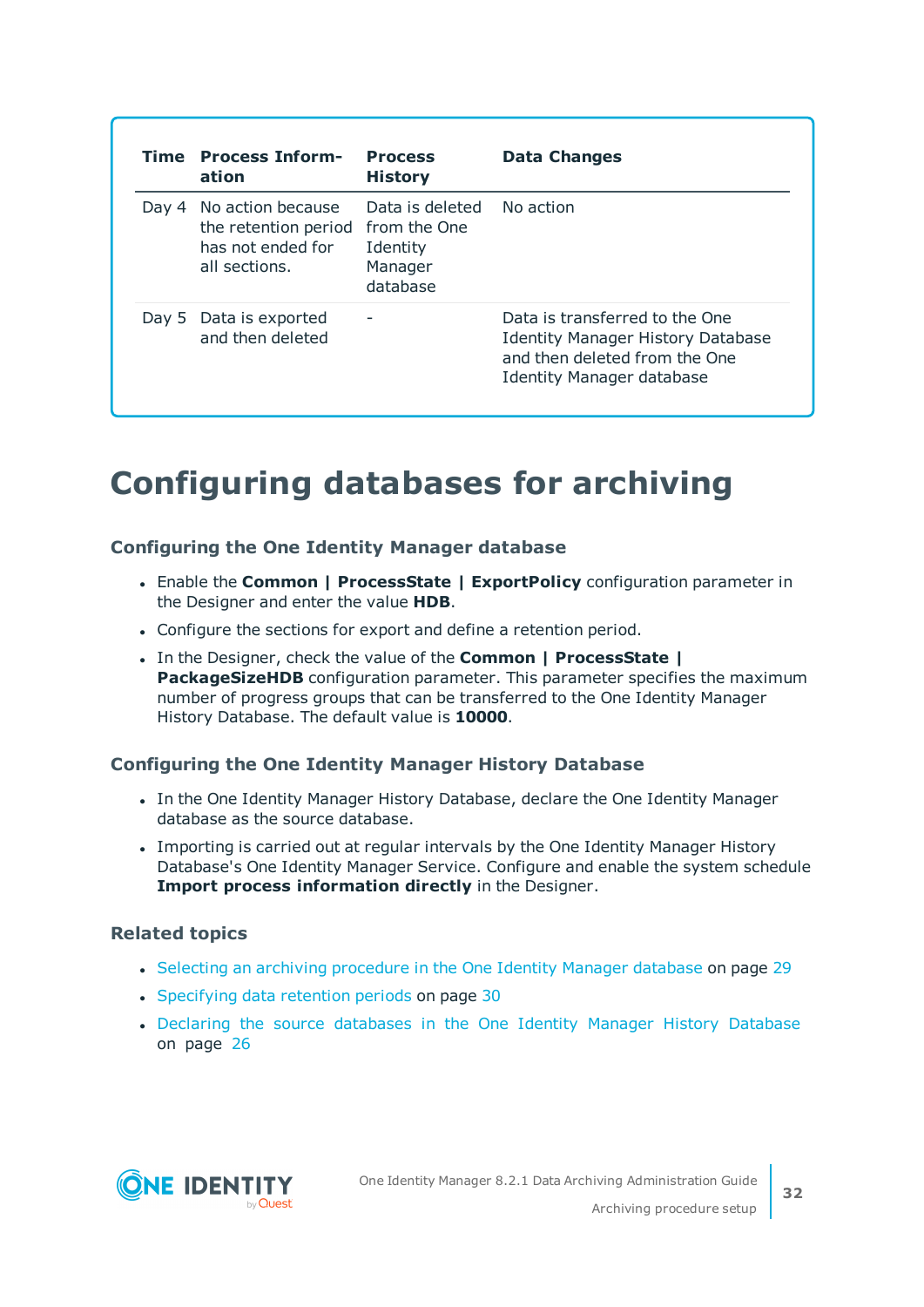## <span id="page-32-0"></span>**Deleting log entries in the One Identity Manager database without archiving**

If records from separate sections are kept in the One Identity Manager database for a certain amount of time but are not archived later, you have the following options:

- To exclude a certain section from archiving, do not configure it for export, just specify a retention period.
- To delete all sections without archiving, specify a retention period. In the Designer, set the **Common | ProcessState | ExportPolicy** configuration parameter and enter the value **NONE**.

The records are deleted from the One Identity Manager database by DBQueue Processor when the retention period has ended. In addition, all entries for triggered actions are deleted if they have no corresponding records in those sections.

NOTE: If you do not specify a retention period, the records from that section are deleted from the One Identity Manager database during daily DBQueue Processor maintenance tasks.

### **Related topics**

- Selecting an archiving [procedure](#page-28-0) in the One Identity Manager database on page 29
- [Specifying](#page-29-0) data retention periods on page 30
- Optimizing [performance](#page-32-1) by deleting log entries on page 33

## <span id="page-32-1"></span>**Optimizing performance by deleting log entries**

If there is a large amount of data, you can specify the number of objects to delete per DBQueue Processor operation and run in order to improve performance. You use configuration parameters to make the choice for each section.

| <b>Configuration parameter</b>  | <b>Meaning</b>                                       |
|---------------------------------|------------------------------------------------------|
| Common   ProcessState   Proper- | Allows configuration of deletion behavior for logged |
| tyLog   Delete                  | data changes.                                        |
| Common   ProcessState   Proper- | Number of entries to be deleted in any operation.    |
| tyLog   Delete   BulkCount      | The default value is 200.                            |
| Common   ProcessState   Proper- | Total number of entries to be deleted in any         |
| tyLog   Delete   TotalCount     | processing run. The default value is 10000.          |

### **Table 3: Configuration parameters for deleting logged data changes**

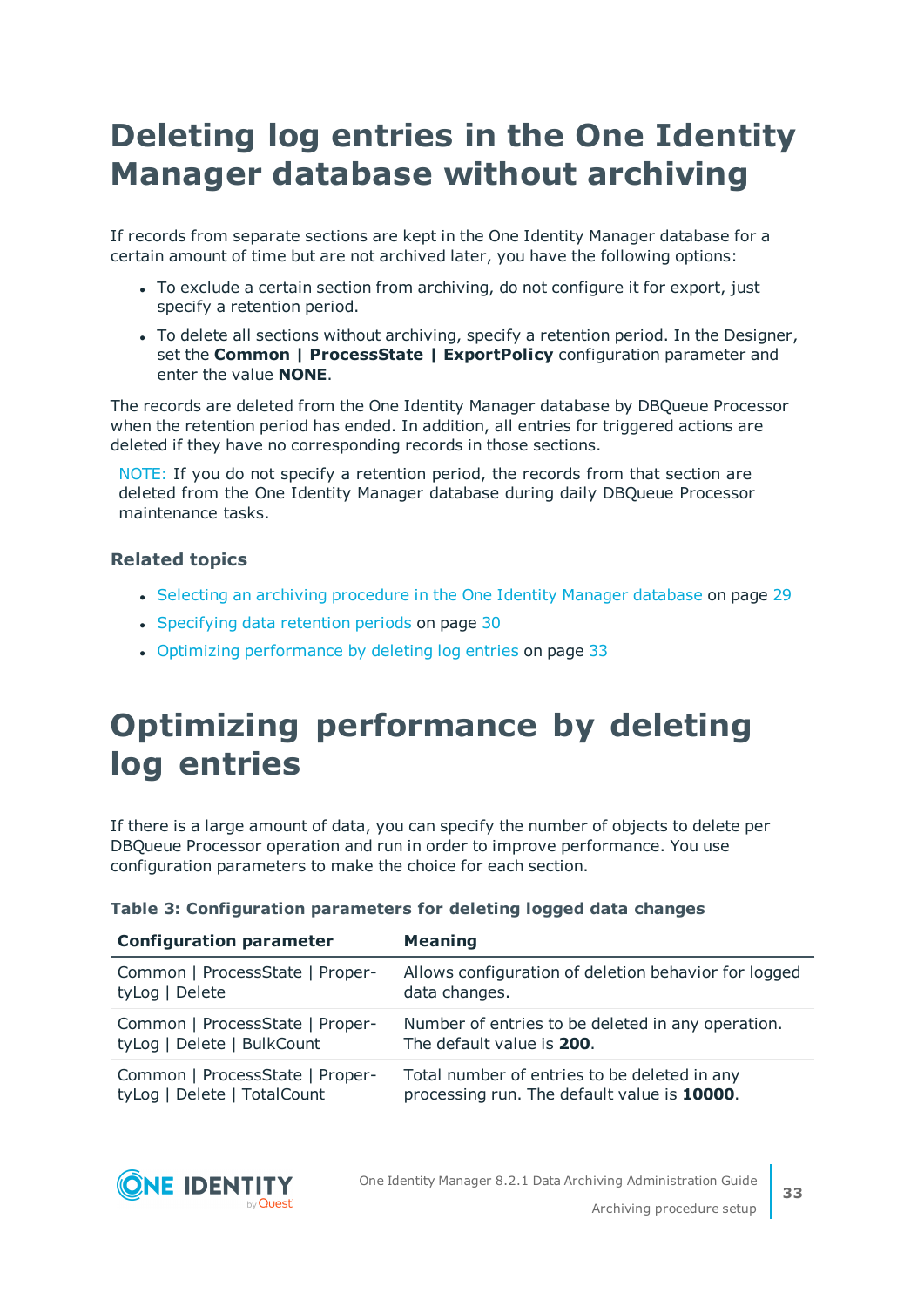|  |  | Table 4: Configuration parameters for deleting process information |  |  |  |
|--|--|--------------------------------------------------------------------|--|--|--|
|--|--|--------------------------------------------------------------------|--|--|--|

| <b>Configuration parameter</b>     | <b>Meaning</b>                                    |
|------------------------------------|---------------------------------------------------|
| Common   ProcessState              | Allows configuration of deletion behavior for     |
| ProgressView   Delete              | process information.                              |
| Common   ProcessState              | Number of entries to be deleted in any operation. |
| ProgressView   Delete   BulkCount  | The default value is 200.                         |
| Common   ProcessState              | Total number of entries to be deleted in any      |
| ProgressView   Delete   TotalCount | processing run. The default value is 10000.       |

### **Table 5: Configuration parameters for deleting process history**

| <b>Configuration parameter</b>  | <b>Meaning</b>                                    |
|---------------------------------|---------------------------------------------------|
| Common   ProcessState   JobHis- | Allows configuration of deletion behavior for the |
| tory   Delete                   | process history.                                  |
| Common   ProcessState   JobHis- | Number of entries to be deleted in any operation. |
| tory   Delete   BulkCount       | The default value is 200.                         |
| Common   ProcessState   JobHis- | Total number of entries to be deleted in any      |
| tory   Delete   TotalCount      | processing run. The default value is 10000.       |

#### **Table 6: Configuration parameters for deleting process status entries**

| <b>Configuration parameter</b> | <b>Meaning</b>                                          |
|--------------------------------|---------------------------------------------------------|
| Common   ProcessState          | Allows configuration of deletion behavior for process   |
| Delete                         | status entries.                                         |
| Common   ProcessState          | Number of entries to be deleted in any operation. The   |
| Delete   BulkCount             | default value is 500.                                   |
| Common   ProcessState          | Total number of entries to be deleted in any processing |
| Delete   TotalCount            | run. The default value is 10000.                        |

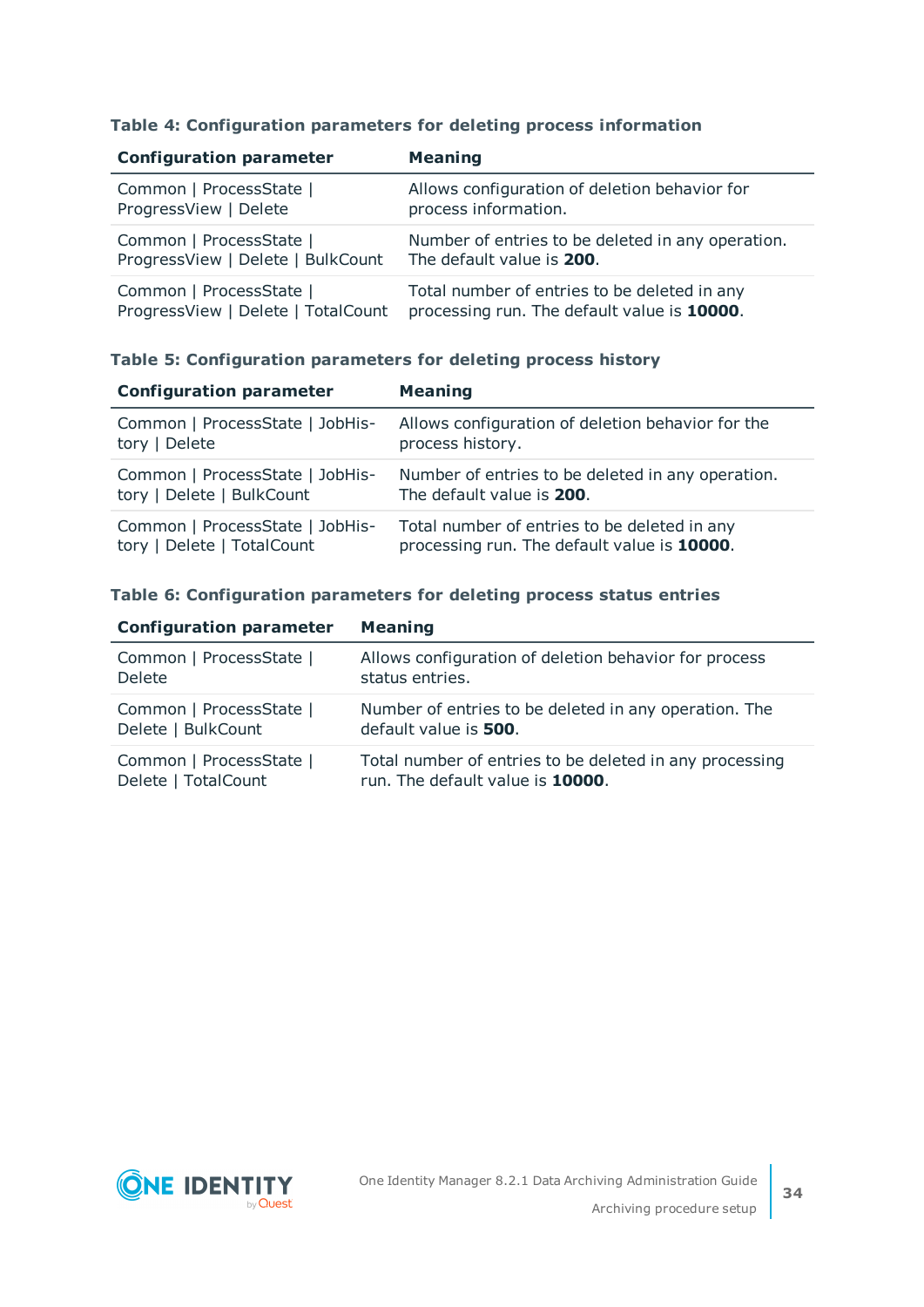<span id="page-34-0"></span>One Identity solutions eliminate the complexities and time-consuming processes often required to govern identities, manage privileged accounts and control access. Our solutions enhance business agility while addressing your IAM challenges with on-premises, cloud and hybrid environments.

## <span id="page-34-1"></span>**Contacting us**

For sales and other inquiries, such as licensing, support, and renewals, visit <https://www.oneidentity.com/company/contact-us.aspx>.

### <span id="page-34-2"></span>**Technical support resources**

Technical support is available to One Identity customers with a valid maintenance contract and customers who have trial versions. You can access the Support Portal at [https://support.oneidentity.com/.](https://support.oneidentity.com/)

The Support Portal provides self-help tools you can use to solve problems quickly and independently, 24 hours a day, 365 days a year. The Support Portal enables you to:

- Submit and manage a Service Request
- View Knowledge Base articles
- Sign up for product notifications
- Download software and technical documentation
- View how-to videos at [www.YouTube.com/OneIdentity](http://www.youtube.com/OneIdentity)
- Engage in community discussions
- Chat with support engineers online
- View services to assist you with your product